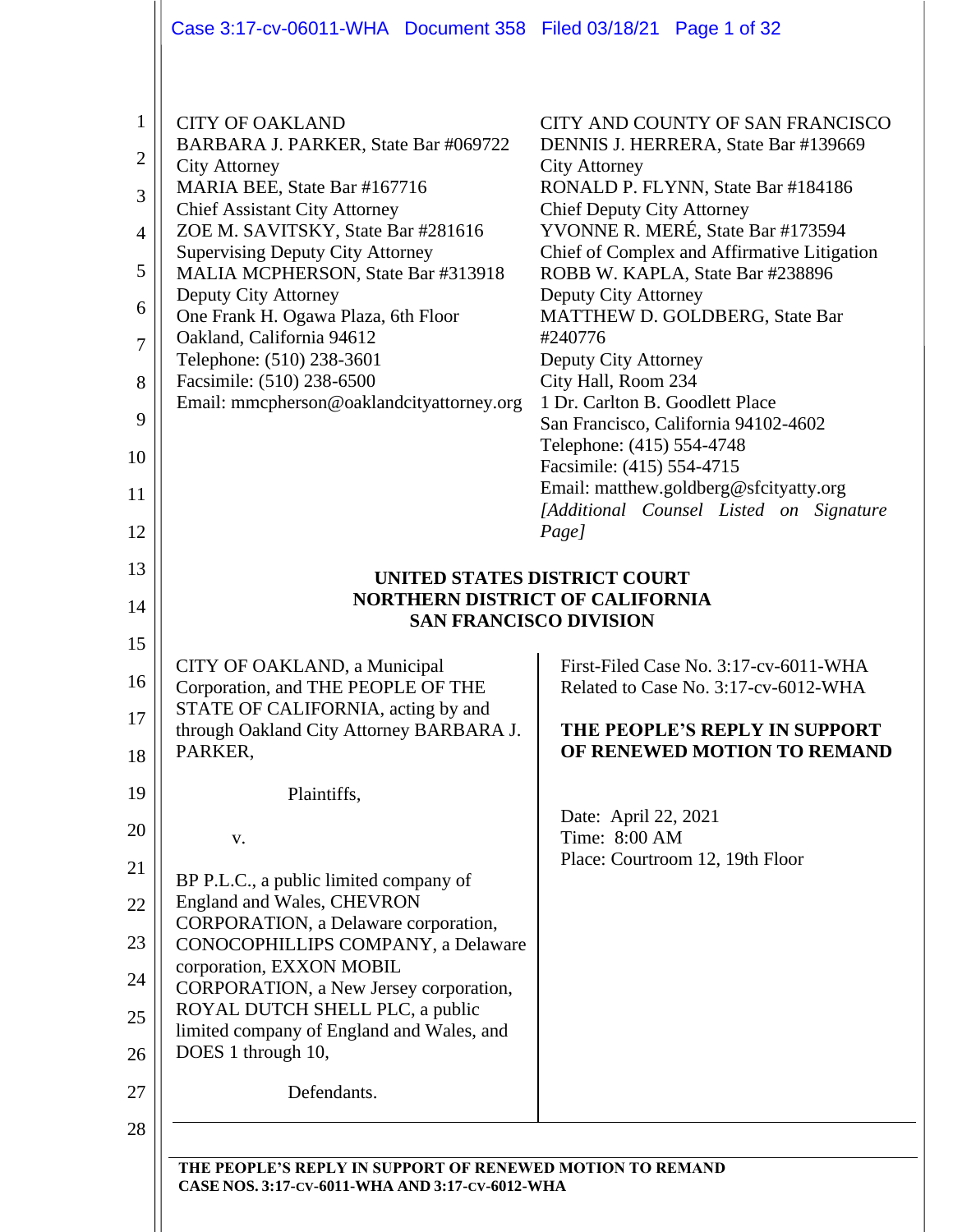|                  | Case 3:17-cv-06011-WHA Document 358 Filed 03/18/21 Page 2 of 32                                              |                           |
|------------------|--------------------------------------------------------------------------------------------------------------|---------------------------|
| $\mathbf{1}$     | <b>CITY AND COUNTY OF SAN</b>                                                                                | Case No. 3:17-cv-6012-WHA |
| $\mathbf{2}$     | FRANCISCO, a Municipal Corporation, and<br>THE PEOPLE OF THE STATE OF                                        |                           |
| 3                | CALIFORNIA, acting by and through the San<br>Francisco City Attorney DENNIS J.                               |                           |
| $\overline{4}$   | HERRERA,                                                                                                     |                           |
| 5                | Plaintiffs,                                                                                                  |                           |
| 6                | V.                                                                                                           |                           |
| $\boldsymbol{7}$ | BP P.L.C., a public limited company of                                                                       |                           |
| 8                | England and Wales, CHEVRON<br>CORPORATION, a Delaware corporation,                                           |                           |
| 9                | CONOCOPHILLIPS COMPANY, a Delaware                                                                           |                           |
| 10               | corporation, EXXON MOBIL<br>CORPORATION, a New Jersey corporation,                                           |                           |
| 11               | ROYAL DUTCH SHELL PLC, a public<br>limited company of England and Wales, and                                 |                           |
| 12               | DOES 1 through 10,                                                                                           |                           |
| 13               | Defendants.                                                                                                  |                           |
| 14               |                                                                                                              |                           |
| 15               |                                                                                                              |                           |
| 16               |                                                                                                              |                           |
| 17               |                                                                                                              |                           |
| 18               |                                                                                                              |                           |
| 19               |                                                                                                              |                           |
| 20               |                                                                                                              |                           |
| 21               |                                                                                                              |                           |
| 22               |                                                                                                              |                           |
| 23               |                                                                                                              |                           |
| 24               |                                                                                                              |                           |
| 25               |                                                                                                              |                           |
| 26               |                                                                                                              |                           |
| 27               |                                                                                                              |                           |
| 28               |                                                                                                              |                           |
|                  | THE PEOPLE'S REPLY IN SUPPORT OF RENEWED MOTION TO REMAND<br>CASE NOS. 3:17-CV-6011-WHA AND 3:17-CV-6012-WHA |                           |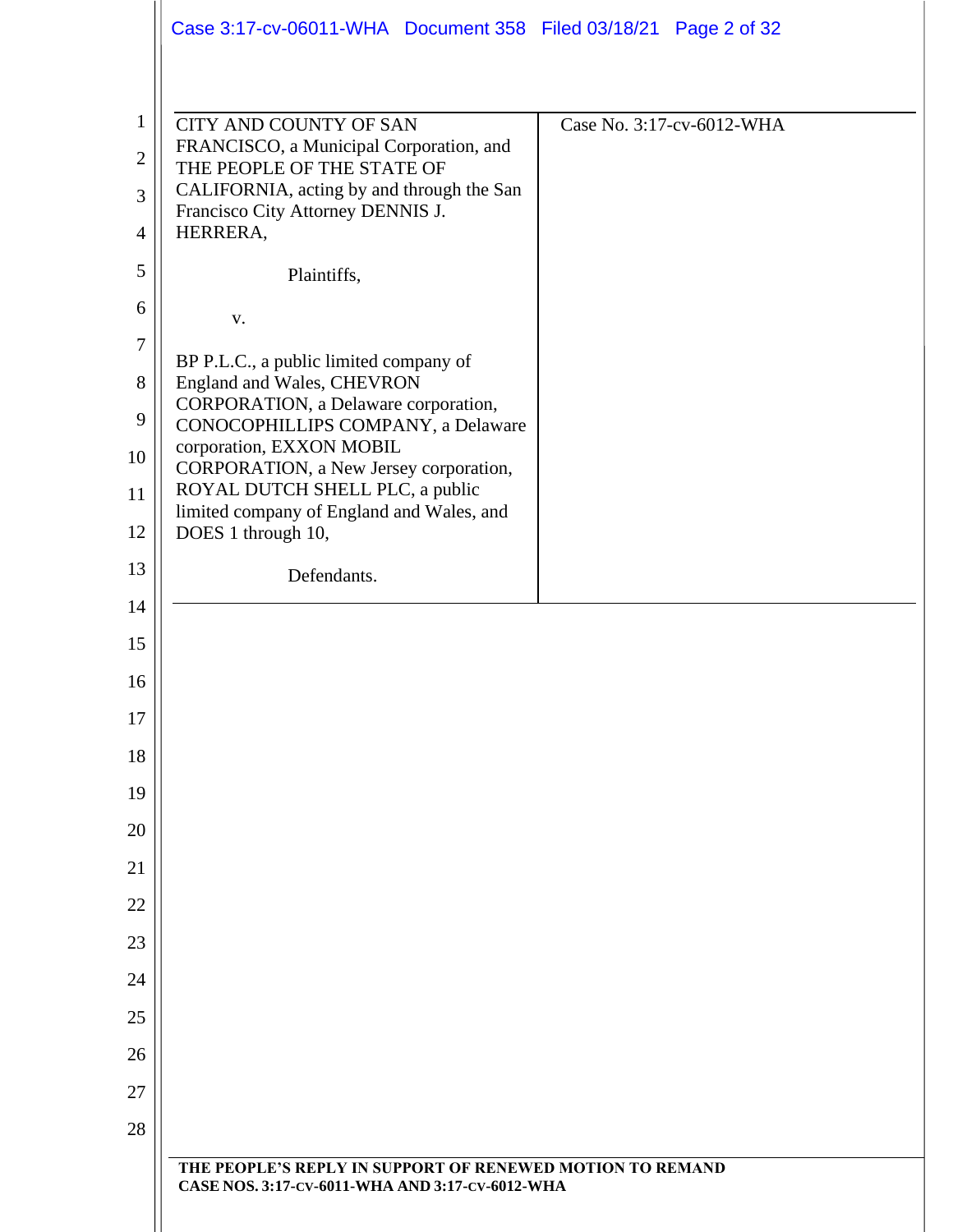|         | <b>TABLE OF CONTENTS</b>                                                          |  |
|---------|-----------------------------------------------------------------------------------|--|
| I.<br>3 |                                                                                   |  |
| II.     |                                                                                   |  |
|         | The Court should estop Defendants from asserting federal officer<br>A.            |  |
|         | <b>B.</b>                                                                         |  |
|         | 1.                                                                                |  |
|         | a. Defendants' newly provided evidence does not lead to different                 |  |
|         | b. Defendants' newly asserted bases for "acting under" jurisdiction               |  |
|         | There is no causal connection between Defendants' acts and the<br>2.              |  |
|         |                                                                                   |  |
|         | $\mathcal{C}$ .                                                                   |  |
|         |                                                                                   |  |
|         | 2.                                                                                |  |
|         | 3. Defendants' assertion of <i>Grable</i> jurisdiction is foreclosed by the Ninth |  |
| V.      |                                                                                   |  |
|         |                                                                                   |  |
|         |                                                                                   |  |
|         |                                                                                   |  |
|         |                                                                                   |  |
|         |                                                                                   |  |
|         |                                                                                   |  |
|         |                                                                                   |  |
|         |                                                                                   |  |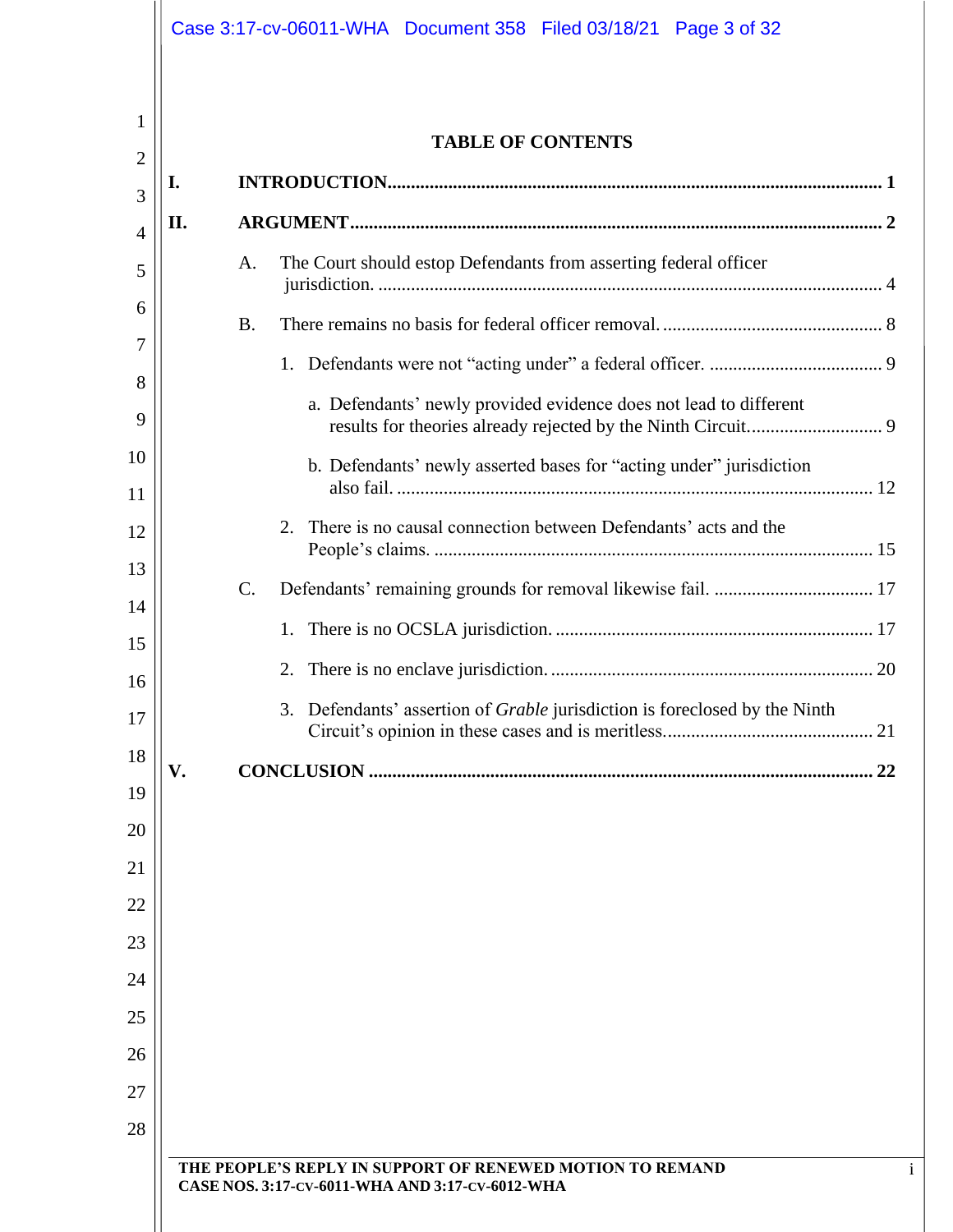|                | Case 3:17-cv-06011-WHA  Document 358  Filed 03/18/21  Page 4 of 32                                                            |
|----------------|-------------------------------------------------------------------------------------------------------------------------------|
| 1<br>2         | <b>TABLE OF AUTHORITIES</b><br>Page(s)                                                                                        |
| 3              | <b>Cases</b>                                                                                                                  |
| $\overline{4}$ | Alvarez v. Hill,                                                                                                              |
| 5              |                                                                                                                               |
| 6              | Barrow Dev. Co. v. Fulton Ins. Co.,                                                                                           |
| 7              | Bd. of Cty. Comm'rs of Boulder Cty. v. Suncor Energy (U.S.A.) Inc.,                                                           |
| 8<br>9         | Bd. of Cty. Comm'rs of Boulder Cty. v. Suncor Energy (U.S.A.) Inc.,                                                           |
| 10<br>11       | Cabalce v. Thomas E. Blanchard & Assocs., Inc.,                                                                               |
| 12             | Cartmill v. Sea World, Inc.,                                                                                                  |
| 13<br>14       | Caterpillar, Inc. v. Williams,                                                                                                |
| 15             | Cent. Bank, N.A. v. First Interstate Bank, N.A.,                                                                              |
| 16<br>17       |                                                                                                                               |
| 18             | City & Cty. of Honolulu v. Sunoco LP,                                                                                         |
| 19<br>20       | City & Cty. of Honolulu v. Sunoco LP,                                                                                         |
| 21             | City of Modesto Redev. Agency v. Superior Ct.,                                                                                |
| 22<br>23       | City of Oakland v. BP PLC,                                                                                                    |
| 24             | Collins v. ServiceLink Field Servs., LLC,                                                                                     |
| 25<br>26       | Cooper v. Ruane Cunniff & Goldfarb Inc.,                                                                                      |
| 27             | Corley v. Long-Lewis, Inc.,                                                                                                   |
| 28             |                                                                                                                               |
|                | $\mathbf{ii}$<br>THE PEOPLE'S REPLY IN SUPPORT OF RENEWED MOTION TO REMAND<br>CASE NOS. 3:17-CV-6011-WHA AND 3:17-CV-6012-WHA |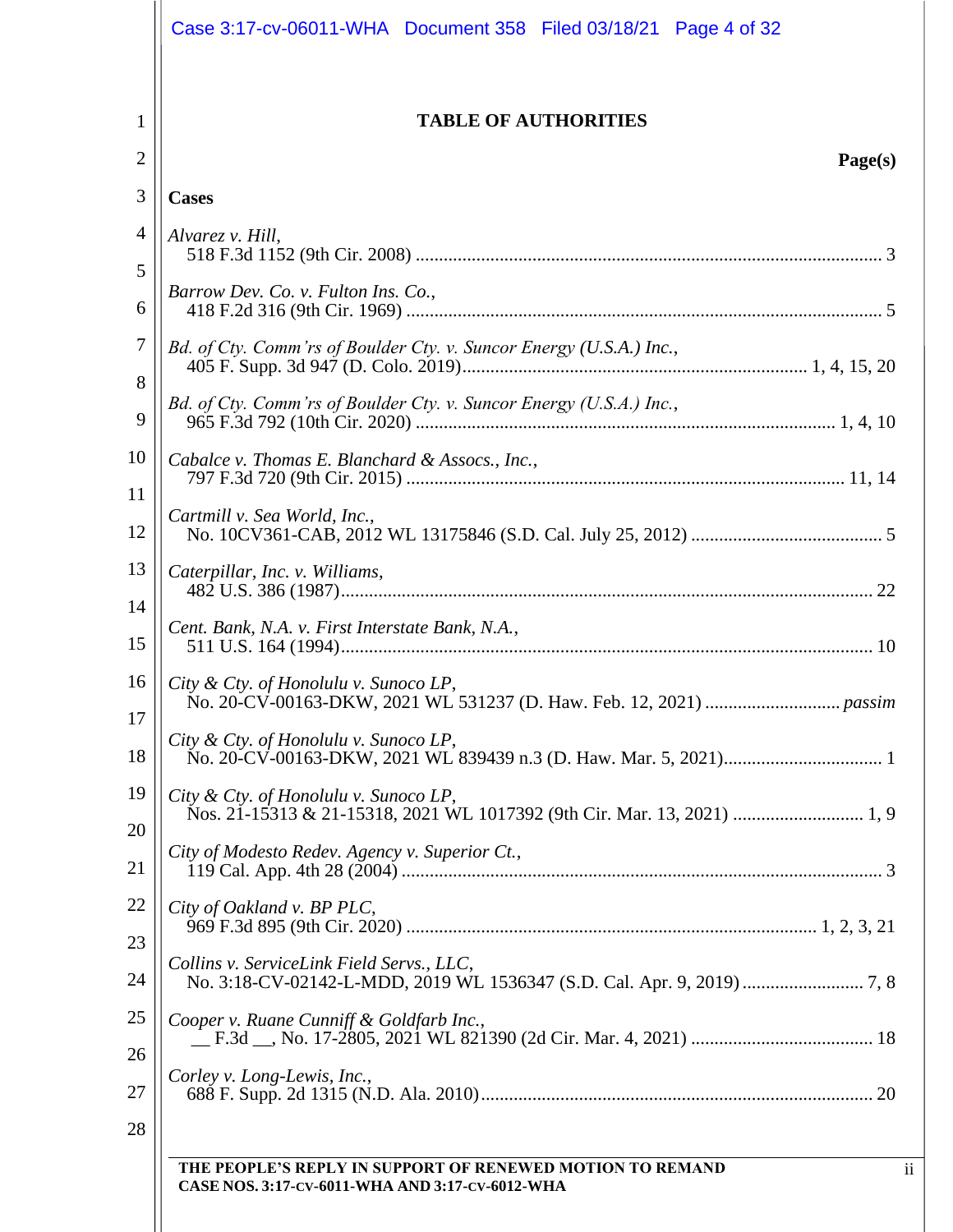|                        | Case 3:17-cv-06011-WHA  Document 358  Filed 03/18/21  Page 5 of 32                                                                |
|------------------------|-----------------------------------------------------------------------------------------------------------------------------------|
| $\mathbf{1}$<br>2<br>3 | Cty. of San Mateo v. Chevron Corp.,<br>Cty. of San Mateo v. Chevron Corp.,                                                        |
| $\overline{4}$<br>5    | Cty. of Santa Clara v. Atl. Richfield Co.,<br>Doe v. Princess Cruise Lines,                                                       |
| 6<br>7<br>8            | Dracos v. Hellenic Lines, Ltd.,                                                                                                   |
| 9<br>10                | Earth Island Institute v. Crystal Geyser Water Co.,<br>Empire Healthchoice Assur., Inc. v. McVeigh,                               |
| 11<br>12               | EP Operating Ltd. P'ship v. Placid Oil Co.,                                                                                       |
| 13<br>14               | Faulk v. Owens-Corning Fiberglass Corp.,<br>Fidelitad, Inc. v. Insitu, Inc.,                                                      |
| 15<br>16<br>17         | Golden v. O'Melveny & Myers LLP,                                                                                                  |
| 18<br>19               | Goncalves By & Through Goncalves v. Rady Children's Hosp. San Diego,<br>Grable & Sons Metal Prods., Inc. v. Darue Eng'g and Mfg., |
| 20<br>21               | Hemphill v. Transfresh Corp.,                                                                                                     |
| 22<br>23               | In re Deepwater Horizon,                                                                                                          |
| 24<br>25               | In re Guidant Corp. Implantable Defibrillators Prods. Liab. Litig.,<br>In re MTBE Prods. Liab. Litig.,                            |
| 26<br>27               | In re MTBE Prods. Liab. Litig.,                                                                                                   |
| 28                     | iii<br>THE PEOPLE'S REPLY IN SUPPORT OF RENEWED MOTION TO REMAND<br>CASE NOS. 3:17-CV-6011-WHA AND 3:17-CV-6012-WHA               |
|                        |                                                                                                                                   |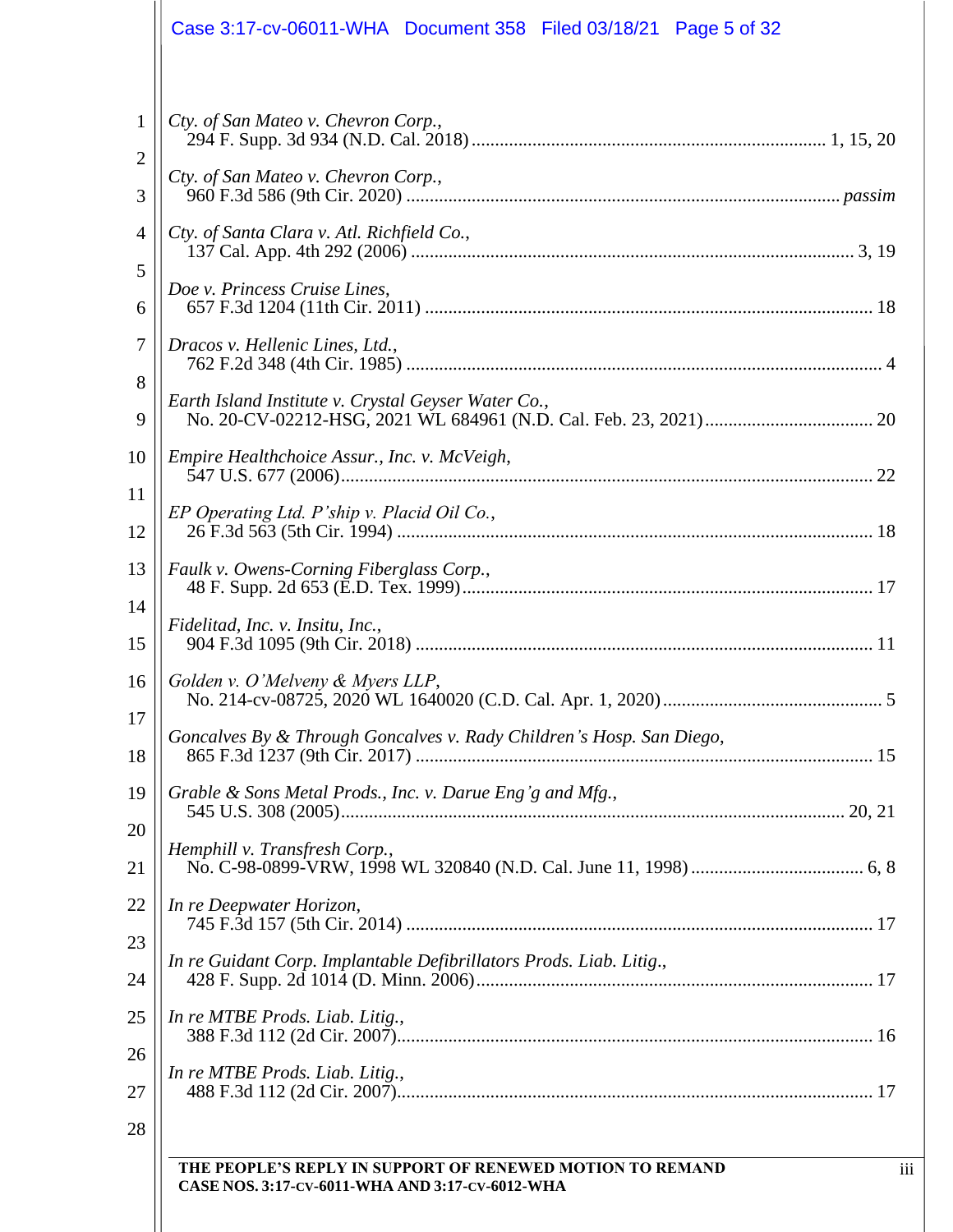|                   | Case 3:17-cv-06011-WHA  Document 358  Filed 03/18/21  Page 6 of 32                                                 |
|-------------------|--------------------------------------------------------------------------------------------------------------------|
| $\mathbf{1}$<br>2 | Ins. Corp. of Ireland v. Compagnie des Bauxites de Guinee,                                                         |
| 3                 | Kamilche Co. v. United States,                                                                                     |
| 4                 | Kimberly Stonecipher-Fisher Revocable Living Tr. v. Gov't of the Virgin Islands,                                   |
| 5<br>6            | Lam Research Corp. v. Schunk Semiconductor,                                                                        |
| $\overline{7}$    | Larin Corp. v. Mueller,                                                                                            |
| 8<br>9            | Leite v. Crane Co.,                                                                                                |
| 10                | Maloney v. Scottsdale Ins. Co.,                                                                                    |
| 11<br>12          | Maracich v. Spears,                                                                                                |
| 13                | Massachusetts v. Exxon Mobil Corp.,                                                                                |
| 14<br>15          |                                                                                                                    |
| 16                | Mayor & City Council of Baltimore v. BP P.L.C.,                                                                    |
| 17<br>18          | Mendez-Gutierrez v. Gonzales,                                                                                      |
| 19                | Meyers v. Chesterton,                                                                                              |
| 20<br>21          | Nevada v. Culverwell,                                                                                              |
| 22                | Newman-Green, Inc. v. Alfonzo-Larrain,                                                                             |
| 23<br>24          | Nken v. Holder,                                                                                                    |
| 25                | Oklahoma v. Purdue Pharma LP,                                                                                      |
| 26<br>27          | Par. of Cameron v. Auster Oil & Gas Inc.,                                                                          |
| 28                |                                                                                                                    |
|                   | THE PEOPLE'S REPLY IN SUPPORT OF RENEWED MOTION TO REMAND<br>iv<br>CASE NOS. 3:17-CV-6011-WHA AND 3:17-CV-6012-WHA |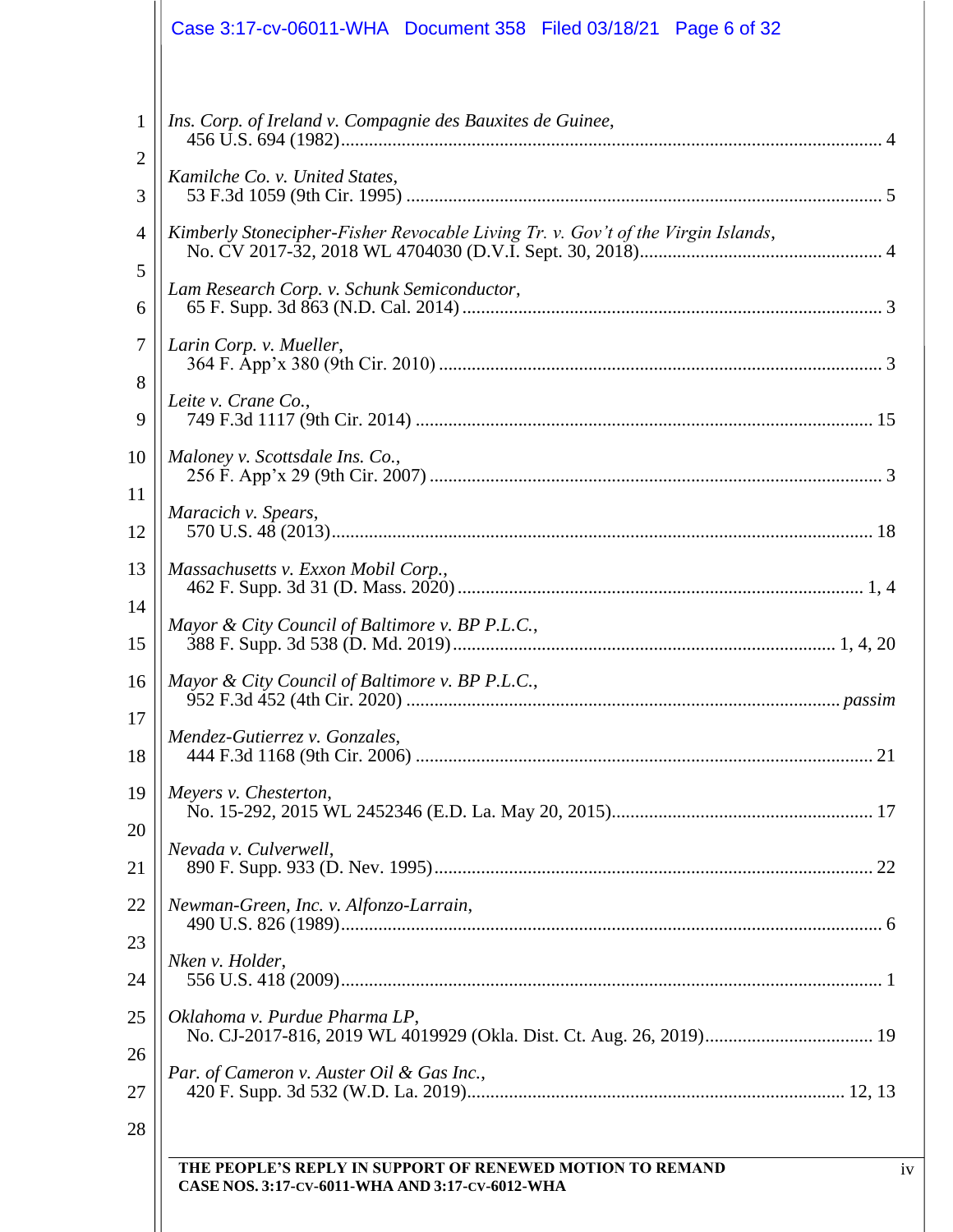|                                                                           | Case 3:17-cv-06011-WHA  Document 358  Filed 03/18/21  Page 7 of 32                                                                                                                                                               |
|---------------------------------------------------------------------------|----------------------------------------------------------------------------------------------------------------------------------------------------------------------------------------------------------------------------------|
| $\mathbf{1}$<br>$\overline{2}$<br>3<br>$\overline{4}$<br>5<br>6<br>7<br>8 | People v. ConAgra Grocery Prods. Co.,<br>Prado v. Dart Container Corp.,<br>Resolution Tr. Corp. v. Keating,<br>Rhode Island v. Chevron Corp.,<br>Rhode Island v. Chevron Corp.,<br>San Diego Unified Port Dist. v. Monsanto Co., |
| 9<br>10<br>11                                                             | Sec. & Exch. Comm'n v. Alexander,                                                                                                                                                                                                |
| 12<br>13<br>14                                                            | Stacy v. Colvin,<br>Stross v. NetEase, Inc.,<br>Stucky v. Hawaii,                                                                                                                                                                |
| 15<br>16<br>17                                                            | Ulleseit v. Bayer HealthCare Pharm. Inc.,                                                                                                                                                                                        |
| 18<br>19                                                                  | United Offshore Co. v. S. Deepwater Pipeline Co.,<br>United States ex rel. Welch v. My Left Foot Children's Therapy, LLC,                                                                                                        |
| 20<br>21<br>22                                                            | United States v. Castillo-Basa,<br>United States v. Shell Oil Co.,                                                                                                                                                               |
| 23<br>24                                                                  | Victoriano v. Classic Residence Mgmt., LP,                                                                                                                                                                                       |
| 25<br>26<br>27                                                            | Volvo Trademark Holding Aktiebolaget v. Clark Mach. Co.,<br>Watson v. Phillip Morris Cos.,                                                                                                                                       |
| 28                                                                        | THE PEOPLE'S REPLY IN SUPPORT OF RENEWED MOTION TO REMAND<br>V                                                                                                                                                                   |
|                                                                           | CASE NOS. 3:17-CV-6011-WHA AND 3:17-CV-6012-WHA                                                                                                                                                                                  |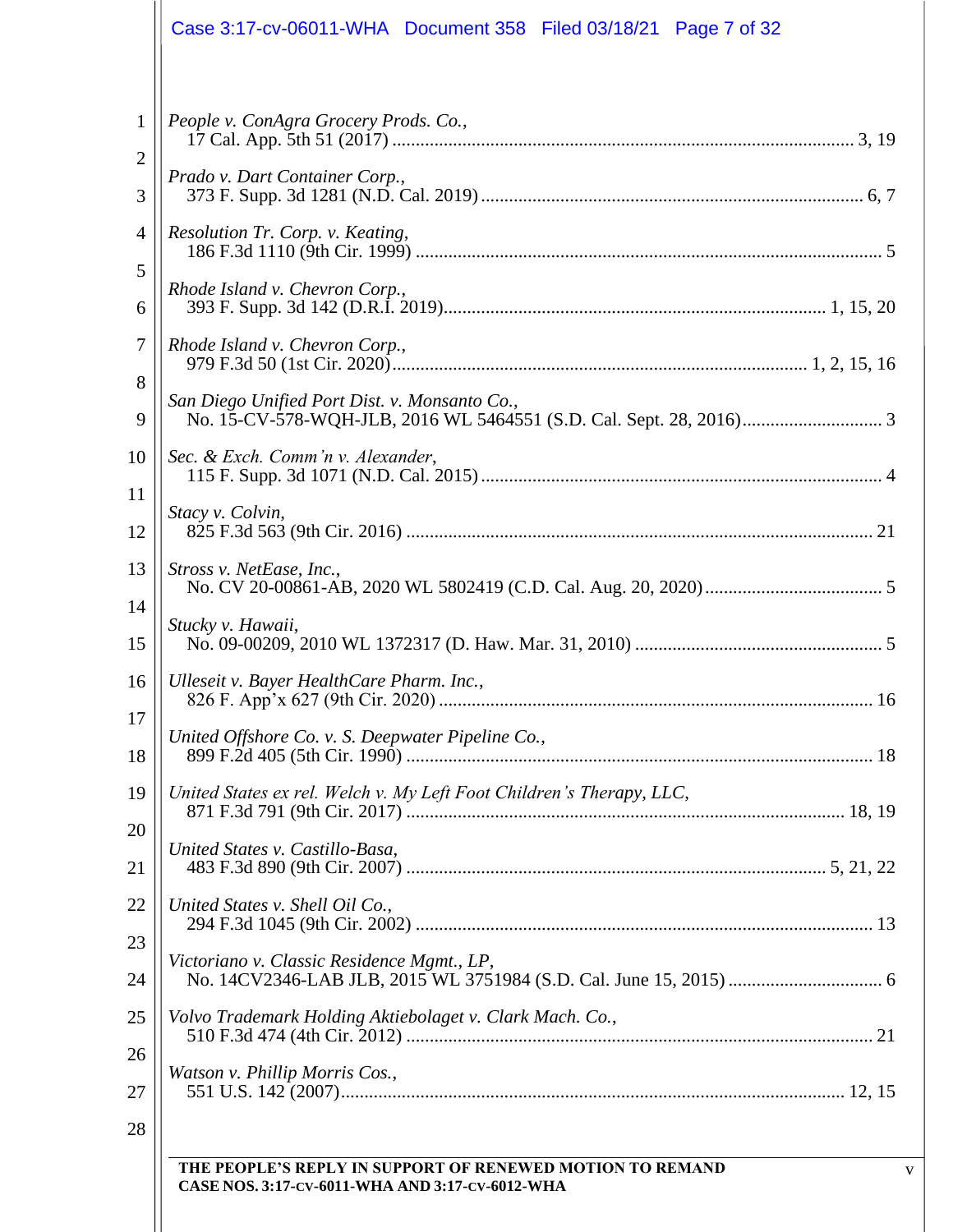|                                     | Case 3:17-cv-06011-WHA Document 358 Filed 03/18/21 Page 8 of 32 |
|-------------------------------------|-----------------------------------------------------------------|
| $\mathbf{1}$<br>$\overline{2}$<br>3 | Willis v. Craig,<br>XpertUniverse, Inc. v. Cisco Sys., Inc.,    |
| 4                                   | <b>Statutes</b>                                                 |
| 5                                   |                                                                 |
| 6                                   |                                                                 |
| $\tau$                              |                                                                 |
| 8                                   |                                                                 |
| 9                                   |                                                                 |
| 10                                  |                                                                 |
| 11                                  |                                                                 |
| 12                                  |                                                                 |
| 13                                  |                                                                 |
| 14                                  |                                                                 |
| 15                                  |                                                                 |
| 16                                  |                                                                 |
| 17                                  |                                                                 |
| 18                                  |                                                                 |
| 19                                  |                                                                 |
| 20                                  |                                                                 |
| 21                                  |                                                                 |
| 22                                  |                                                                 |
| 23                                  |                                                                 |
| 24                                  |                                                                 |
| 25                                  |                                                                 |
| 26<br>27                            |                                                                 |
| 28                                  |                                                                 |
|                                     | THE PEOPLE'S REPLY IN SUPPORT OF RENEWED MOTION TO REMAND<br>vi |
|                                     | CASE NOS. 3:17-CV-6011-WHA AND 3:17-CV-6012-WHA                 |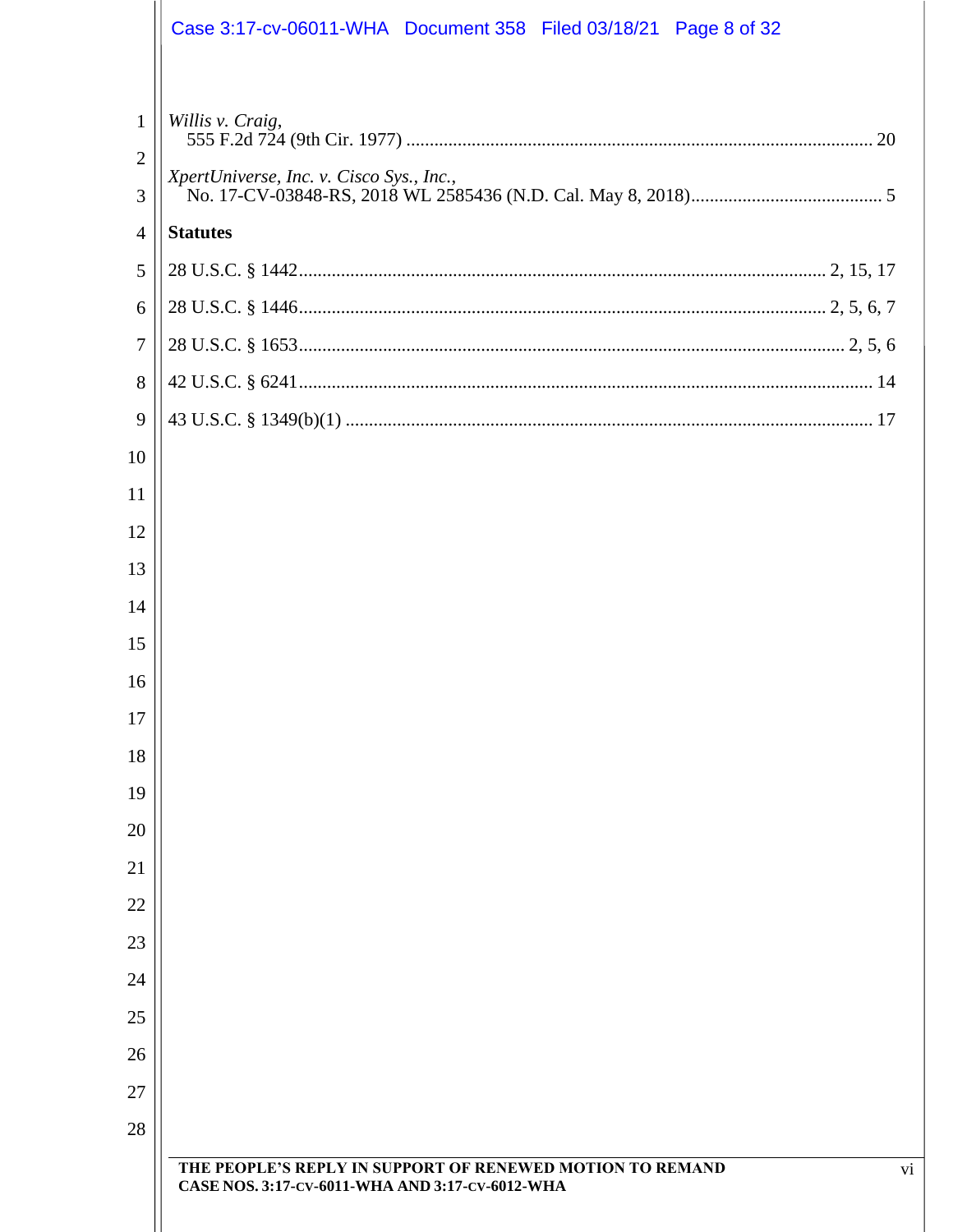# <span id="page-8-1"></span><span id="page-8-0"></span>**I. INTRODUCTION**

| $\mathbf{2}$                                                               | Defendants' Opposition to the People's Renewed Motion to Remand, No. 17-cv-6011, Dkt.                                                                                                                                                                                                                                                                                                                                                                                                                                                                                                                                                                                                                                                                                                                                                                                                                                                                                                                                                                                                                                                                                                                                                                                                                                                                                                                                                                                                                                                                                                                                                                                                                                                                                                                                                                                                                                                                                                                                                                                                                                                                                                                    |   |
|----------------------------------------------------------------------------|----------------------------------------------------------------------------------------------------------------------------------------------------------------------------------------------------------------------------------------------------------------------------------------------------------------------------------------------------------------------------------------------------------------------------------------------------------------------------------------------------------------------------------------------------------------------------------------------------------------------------------------------------------------------------------------------------------------------------------------------------------------------------------------------------------------------------------------------------------------------------------------------------------------------------------------------------------------------------------------------------------------------------------------------------------------------------------------------------------------------------------------------------------------------------------------------------------------------------------------------------------------------------------------------------------------------------------------------------------------------------------------------------------------------------------------------------------------------------------------------------------------------------------------------------------------------------------------------------------------------------------------------------------------------------------------------------------------------------------------------------------------------------------------------------------------------------------------------------------------------------------------------------------------------------------------------------------------------------------------------------------------------------------------------------------------------------------------------------------------------------------------------------------------------------------------------------------|---|
| 3                                                                          | 349 ("Opp."), repackages arguments that have now been rejected by at least seven district courts                                                                                                                                                                                                                                                                                                                                                                                                                                                                                                                                                                                                                                                                                                                                                                                                                                                                                                                                                                                                                                                                                                                                                                                                                                                                                                                                                                                                                                                                                                                                                                                                                                                                                                                                                                                                                                                                                                                                                                                                                                                                                                         |   |
| $\overline{4}$                                                             | and four circuit courts, <sup>1</sup> giving Defendants "[a] batting average of .000" in opposing remand based                                                                                                                                                                                                                                                                                                                                                                                                                                                                                                                                                                                                                                                                                                                                                                                                                                                                                                                                                                                                                                                                                                                                                                                                                                                                                                                                                                                                                                                                                                                                                                                                                                                                                                                                                                                                                                                                                                                                                                                                                                                                                           |   |
| 5                                                                          | on the theories asserted in these cases. City & Cty. of Honolulu v. Sunoco LP, No. 20-CV-00163-                                                                                                                                                                                                                                                                                                                                                                                                                                                                                                                                                                                                                                                                                                                                                                                                                                                                                                                                                                                                                                                                                                                                                                                                                                                                                                                                                                                                                                                                                                                                                                                                                                                                                                                                                                                                                                                                                                                                                                                                                                                                                                          |   |
| 6                                                                          | DKW, 2021 WL 839439, at *2 n.3 (D. Haw. Mar. 5, 2021) ("Honolulu Stay Denial I"); accord                                                                                                                                                                                                                                                                                                                                                                                                                                                                                                                                                                                                                                                                                                                                                                                                                                                                                                                                                                                                                                                                                                                                                                                                                                                                                                                                                                                                                                                                                                                                                                                                                                                                                                                                                                                                                                                                                                                                                                                                                                                                                                                 |   |
| 7                                                                          | Nos. 21-15313 & 21-15318, 2021 WL 1017392 (9th Cir. Mar. 13, 2021) ("Honolulu Stay Denial                                                                                                                                                                                                                                                                                                                                                                                                                                                                                                                                                                                                                                                                                                                                                                                                                                                                                                                                                                                                                                                                                                                                                                                                                                                                                                                                                                                                                                                                                                                                                                                                                                                                                                                                                                                                                                                                                                                                                                                                                                                                                                                |   |
| 8                                                                          | II"). This Court, too, should reject Defendants' meritless arguments and remand these two cases                                                                                                                                                                                                                                                                                                                                                                                                                                                                                                                                                                                                                                                                                                                                                                                                                                                                                                                                                                                                                                                                                                                                                                                                                                                                                                                                                                                                                                                                                                                                                                                                                                                                                                                                                                                                                                                                                                                                                                                                                                                                                                          |   |
| 9                                                                          | to state court, where they were filed and where they belong. <sup>2</sup>                                                                                                                                                                                                                                                                                                                                                                                                                                                                                                                                                                                                                                                                                                                                                                                                                                                                                                                                                                                                                                                                                                                                                                                                                                                                                                                                                                                                                                                                                                                                                                                                                                                                                                                                                                                                                                                                                                                                                                                                                                                                                                                                |   |
| 10                                                                         | Defendants have abandoned their bankruptcy and admiralty grounds for removal by failing                                                                                                                                                                                                                                                                                                                                                                                                                                                                                                                                                                                                                                                                                                                                                                                                                                                                                                                                                                                                                                                                                                                                                                                                                                                                                                                                                                                                                                                                                                                                                                                                                                                                                                                                                                                                                                                                                                                                                                                                                                                                                                                  |   |
| 11                                                                         | to address them in their Opposition. They reassert the federal common law, <i>Grable</i> , and complete                                                                                                                                                                                                                                                                                                                                                                                                                                                                                                                                                                                                                                                                                                                                                                                                                                                                                                                                                                                                                                                                                                                                                                                                                                                                                                                                                                                                                                                                                                                                                                                                                                                                                                                                                                                                                                                                                                                                                                                                                                                                                                  |   |
| 12                                                                         | preemption theories that the Ninth Circuit squarely rejected, but only to preserve them for perhaps                                                                                                                                                                                                                                                                                                                                                                                                                                                                                                                                                                                                                                                                                                                                                                                                                                                                                                                                                                                                                                                                                                                                                                                                                                                                                                                                                                                                                                                                                                                                                                                                                                                                                                                                                                                                                                                                                                                                                                                                                                                                                                      |   |
| 13                                                                         | another appeal. See Opp. 1 n.1; see City of Oakland v. BP PLC, 969 F.3d 895, 906-08 (9th Cir.                                                                                                                                                                                                                                                                                                                                                                                                                                                                                                                                                                                                                                                                                                                                                                                                                                                                                                                                                                                                                                                                                                                                                                                                                                                                                                                                                                                                                                                                                                                                                                                                                                                                                                                                                                                                                                                                                                                                                                                                                                                                                                            |   |
| 14                                                                         | 2020) ("Oakland"), petition for cert. filed, No. 20-1089 (U.S. Feb. 9, 2021).                                                                                                                                                                                                                                                                                                                                                                                                                                                                                                                                                                                                                                                                                                                                                                                                                                                                                                                                                                                                                                                                                                                                                                                                                                                                                                                                                                                                                                                                                                                                                                                                                                                                                                                                                                                                                                                                                                                                                                                                                                                                                                                            |   |
| 15                                                                         |                                                                                                                                                                                                                                                                                                                                                                                                                                                                                                                                                                                                                                                                                                                                                                                                                                                                                                                                                                                                                                                                                                                                                                                                                                                                                                                                                                                                                                                                                                                                                                                                                                                                                                                                                                                                                                                                                                                                                                                                                                                                                                                                                                                                          |   |
| 16<br>17<br>18<br>19<br>20<br>21<br>22<br>23<br>24<br>25<br>26<br>27<br>28 | <sup>1</sup> Cty. of San Mateo v. Chevron Corp., 294 F. Supp. 3d 934, 937 (N.D. Cal. 2018) ("San Mateo I"),<br>aff'd in part, appeal dismissed in part, 960 F.3d 586 (9th Cir. 2020), reh'g en banc denied (Aug.<br>4, 2020) ("San Mateo II"), petition for cert. filed, No. 20-884 (Jan. 4, 2021); Mayor & City Council<br>of Baltimore v. BP P.L.C., 388 F. Supp. 3d 538 (D. Md. 2019) ("Baltimore I"), as amended (June<br>20, 2019), aff'd in part, appeal dismissed in part, 952 F.3d 452 (4th Cir. 2020) ("Baltimore II"),<br>cert. granted, 141 S. Ct. 222 (2020); Bd. of Cty. Comm'rs of Boulder Cty. v. Suncor Energy<br>(U.S.A.) Inc., 405 F. Supp. 3d 947 (D. Colo. 2019) ("Boulder I"), aff'd in part, appeal dismissed<br>in part, 965 F.3d 792 (10th Cir. 2020) ("Boulder II"), petition for cert. filed, No. 20-783 (Dec. 8,<br>2020); Rhode Island v. Chevron Corp., 393 F. Supp. 3d 142 (D.R.I. 2019) ("Rhode Island I"), aff'd<br>in part, appeal dismissed in part, 979 F.3d 50 (1st Cir. 2020) ("Rhode Island II"), petition for cert.<br>filed, No. 20-900 (Jan. 5, 2021); Massachusetts v. Exxon Mobil Corp., 462 F. Supp. 3d 31 (D. Mass.<br>2020); City & Cty. of Honolulu v. Sunoco LP, No. 20-CV-00163-DKW, 2021 WL 531237 (D. Haw.<br>Feb. 12, 2021) ("Honolulu"), appeals filed, Nos. 21-15313 & 21-15318 (9th Cir. Feb. 23, 2021).<br><sup>2</sup> While Defendants ask the Court to defer any ruling until next fall, after the Supreme Court rules<br>on their pending certiorari petition, they have not satisfied their heavy burden of establishing the<br>need for such a stay of proceedings. See Nken v. Holder, 556 U.S. 418, 434 (2009); Honolulu Stay<br>Denial II, 2021 WL 1017392, at *1 (no basis for stay "considering our recent opinions rejecting<br>the very same jurisdictional arguments"). Nor will the pending Supreme Court decision in<br>Baltimore address any of the issues now before this Court, because the defendants in that case<br>chose not to ask the Supreme Court to address the merits of the Fourth Circuit's rejection of federal<br>officer jurisdiction. See People's Memorandum of Points and Authorities in Support of Renewed |   |
|                                                                            | Motion to Remand, No. 17-cv-6011, Dkt. 342, 9:22–24 & n.5 ("Mot.").<br>THE PEOPLE'S REPLY IN SUPPORT OF RENEWED MOTION TO REMAND                                                                                                                                                                                                                                                                                                                                                                                                                                                                                                                                                                                                                                                                                                                                                                                                                                                                                                                                                                                                                                                                                                                                                                                                                                                                                                                                                                                                                                                                                                                                                                                                                                                                                                                                                                                                                                                                                                                                                                                                                                                                         | 1 |
|                                                                            | CASE NOS. 3:17-CV-6011-WHA AND 3:17-CV-6012-WHA                                                                                                                                                                                                                                                                                                                                                                                                                                                                                                                                                                                                                                                                                                                                                                                                                                                                                                                                                                                                                                                                                                                                                                                                                                                                                                                                                                                                                                                                                                                                                                                                                                                                                                                                                                                                                                                                                                                                                                                                                                                                                                                                                          |   |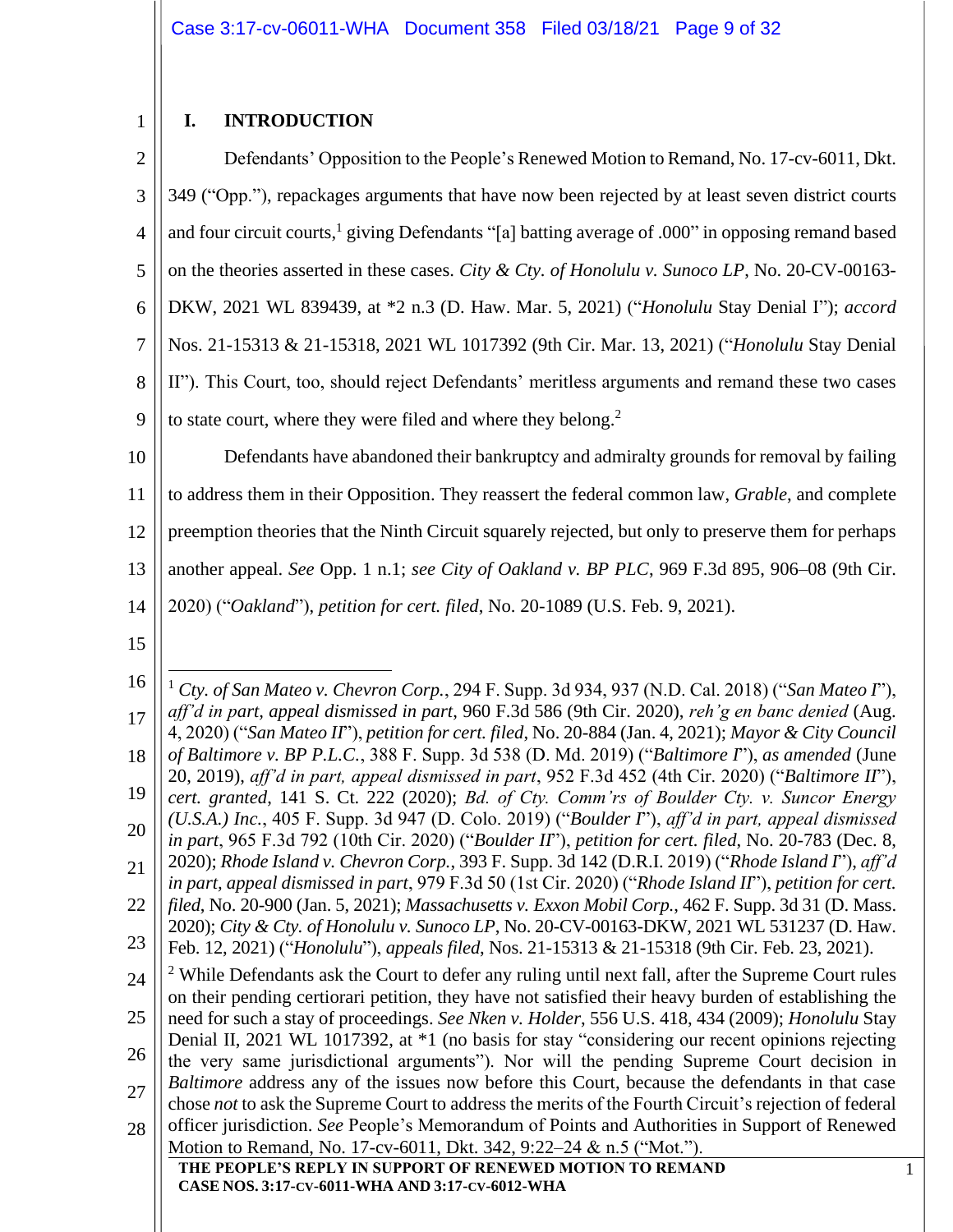1 2 3 4 5 6 7 8 Defendants devote most of their brief to federal officer jurisdiction under 28 U.S.C. § 1442. But that theory is precluded by *San Mateo II*, 960 F.3d 598–603, as well as *Rhode Island II*, 979 F.3d at 59–60 and *Baltimore II*, 952 F.3d at 462–71. Defendants cannot circumvent the appellate decisions in cases to which they were parties by now asking the Court to review thousands of pages of historical evidence that Defendants could have submitted in those previously decided cases. That is especially so given the prohibition in 28 U.S.C. §§1446(b)(1) and 1653 against adding new jurisdictional theories or facts to a notice of removal ("NOR") more than 30 days after service of the initial pleading.

9 10 11 12 13 14 Defendants also present brief arguments for removal jurisdiction based on the Outer Continental Shelf Lands Act ("OCSLA") and the federal enclave doctrine. Like federal officer jurisdiction, those theories have been rejected by *every* court to have considered them, *see supra* n[.1,](#page-8-1) and should fare no better here. The *actual* allegations in the People's complaints and the *actual*  elements of the People's representative public nuisance claims (as opposed to Defendants' selfserving mischaracterization of those allegations and elements) do not support removal.

15 16 17 18 Finally, Defendants argue that *Grable* jurisdiction exists because "the First Amendment injects affirmative federal-law elements into the plaintiff's cause of action." Opp. 24. That argument is meritless on its face and is foreclosed by the Ninth Circuit's express rejection of *Grable* jurisdiction in *Oakland*, 969 F.3d at 911.

<span id="page-9-0"></span>19 **II. ARGUMENT**

20 21 22 23 24 25 26 27 28 As an overarching matter, most of the removal jurisdiction theories advanced by Defendants would require the Court to reject *the People's* theory of the cases in favor of Defendants' theory of the People's cases. That is not permissible. Contrary to Defendants' mischaracterizations, the People do not (and could not) contend that Defendants' liability for public nuisance rests upon their extraction, refining, or combustion of fossil fuels alone. Rather, the People allege that Defendants engaged in a decades-long campaign to deceptively promote fossil fuel products they knew were harmful, discredit climate science, and spread disinformation about those products. *See* Oak. 1st. Am. Compl., Case No. 17-cv-6011, Dkt. 199; S.F. 1st Am. Compl., Case No. 17-cv-6012, Dkt. 168 (together, "Oak. & S.F. 1st Am. Compls."), ¶¶ 5, 7, 104–

**THE PEOPLE'S REPLY IN SUPPORT OF RENEWED MOTION TO REMAND CASE NOS. 3:17-CV-6011-WHA AND 3:17-CV-6012-WHA**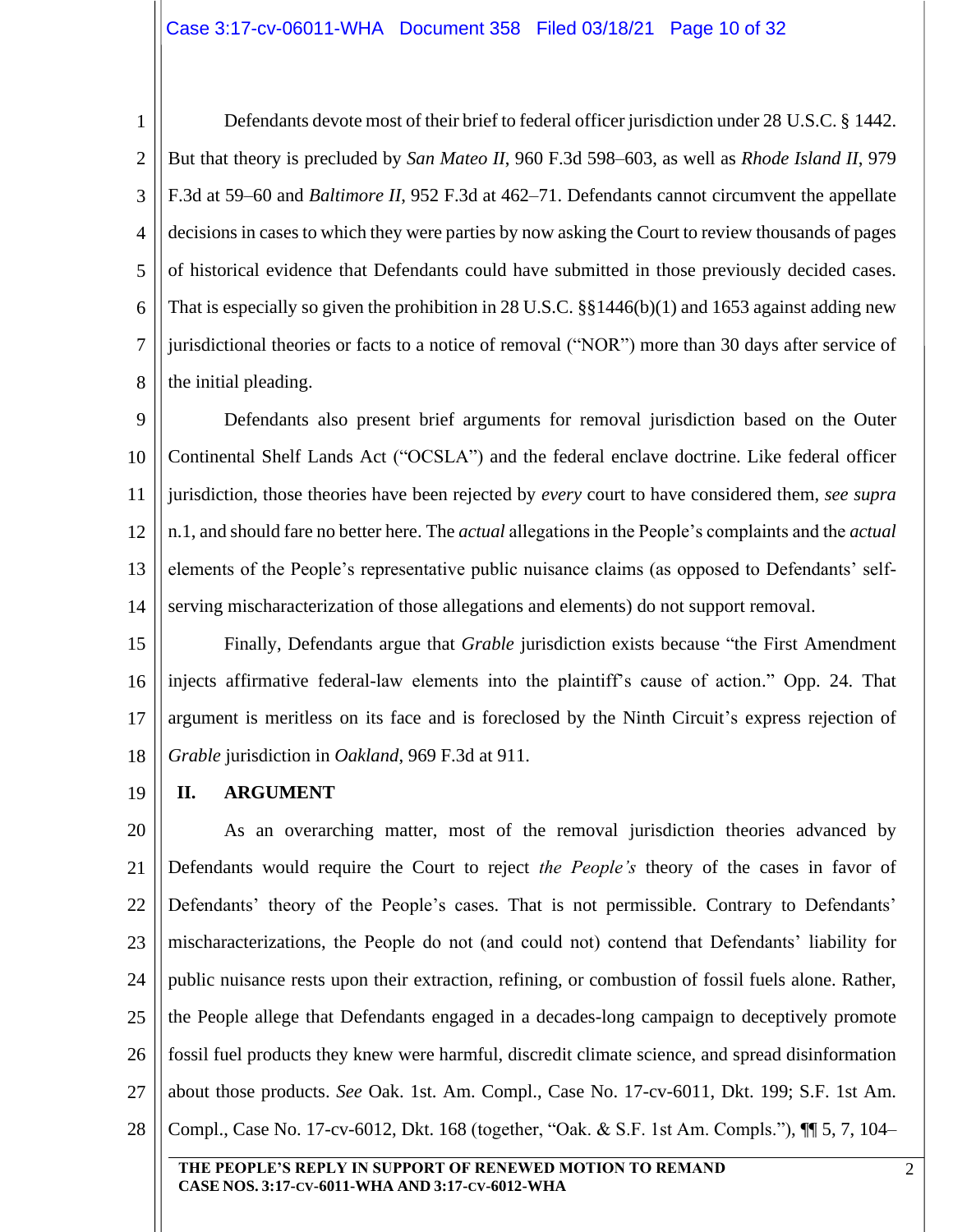1 2 23; *Oakland*, 969 F.3d at 906. It makes no difference to Defendants' liability where or how any particular product was extracted or refined.<sup>3</sup>

3 4 5 6 7 8 9 10 11 12 13 14 15 16 17 18 The People's deception allegations are critical to their claims because under California law, the mere act of manufacturing and selling a hazardous but lawful product does not establish public nuisance liability. *Cty. of Santa Clara v. Atl. Richfield Co.*, 137 Cal. App. 4th 292, 309 (2006) ("Liability is not based merely on production of a product."); *City of Modesto Redev. Agency v. Superior Ct.*, 119 Cal. App. 4th 28, 43 (2004), *as modified on denial of reh'g* (June 28, 2004) (same); *San Diego Unified Port Dist. v. Monsanto Co.*, No. 15-CV-578-WQH-JLB, 2016 WL 5464551, at \*7 (S.D. Cal. Sept. 28, 2016) (same). Rather, Defendants' liability for contributing to a public nuisance requires proof of what the California Court of Appeal has characterized as "wrongful promotion." *People v. ConAgra Grocery Prods. Co.*, 17 Cal. App. 5th 51, 91, 101 (2017), *reh'g denied* (Dec. 6, 2017), *rev. denied* (Feb. 14, 2018), *cert. denied*, 139 S. Ct. 377 (2018); *see also Cty. of Santa Clara*, 137 Cal. App. 4th at 309 (liability for defendants' "affirmative and knowing promotion of [that] product for a hazardous use"). As in similar cases brought against these and other oil and gas defendants in other jurisdictions under other states' laws, "the source of tort liability . . . [is] the concealment and misrepresentation of [fossil fuel] products' known dangers," together with the "simultaneous promotion of their unrestrained use." *Baltimore II*, 952 F.3d at  $467.<sup>4</sup>$ 

19

28 <sup>4</sup> Courts in analogous cases have repeatedly acknowledged that defendants have misrepresented the plaintiffs' allegations in exactly the manner Defendants do here. *See, e.g.*, *Baltimore II*, 952

<sup>20</sup> 21 22 23 24 25 26 27  $3$  Defendants place considerable reliance upon statements made by one of the People's previous attorneys about the nature of the People's claims. Opp. 3. But what matters here is what the complaints actually allege and how those allegations relate to the elements of the People's public nuisance claim. It is well settled that "[s]tatements of law or legal argument . . . fall outside the concept of judicial admissions." *Lam Research Corp. v. Schunk Semiconductor*, 65 F. Supp. 3d 863, 870 (N.D. Cal. 2014); *see Maloney v. Scottsdale Ins. Co.*, 256 F. App'x 29, 32 (9th Cir. 2007) ("Judicial admissions apply only to factual statements, not statements of law."); *see also Alvarez v. Hill*, 518 F.3d 1152, 1158 (9th Cir. 2008) ("Even when . . . [plaintiff's] counsel initially misconceived the proper legal theory of the claim, summary judgment does not follow if the plaintiff is entitled to relief on some other legal theory and requested as much." (cleaned up)); *Larin Corp. v. Mueller*, 364 F. App'x 380, 382–83 (9th Cir. 2010) (no judicial estoppel where defendant was not prejudiced by plaintiff's change in legal theories). In the context of determining removal jurisdiction, what counts is the substance and allegations of the complaint.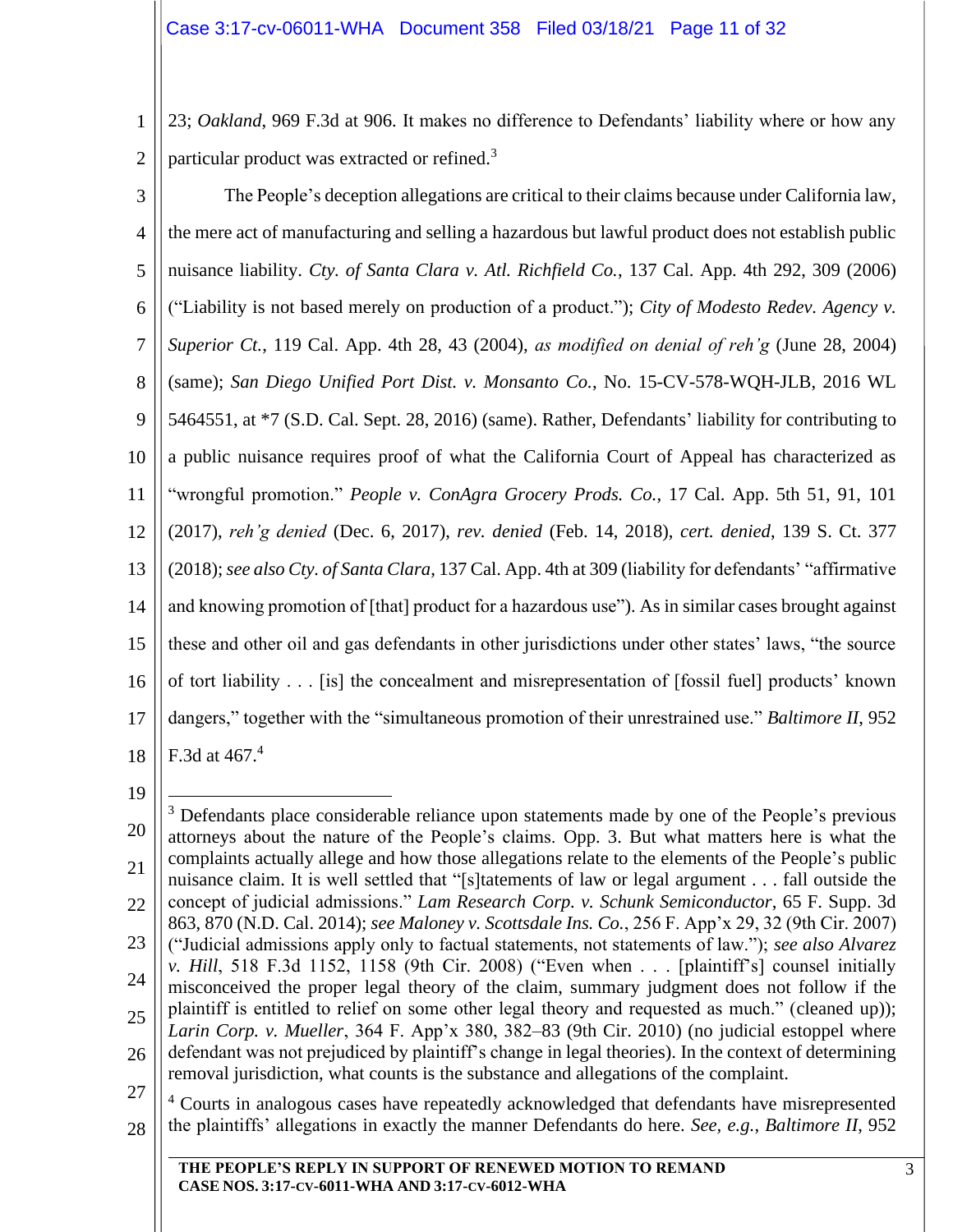#### **A. The Court should estop Defendants from asserting federal officer jurisdiction.**

<span id="page-11-0"></span>3 4 5 6 The Ninth Circuit in *San Mateo II*, like the Fourth Circuit in *Baltimore II* and the First Circuit in *Rhode Island II*, squarely rejected the exact federal officer removal theories that these same Defendants are continuing to press here (just as the Tenth Circuit in *Boulder II* rejected those theories when presented by Defendant ExxonMobil). Mot. 6–7. Those rulings are binding on Defendants as a matter of collateral estoppel. *Id.* 7–10.

7 8 9 10 11 12 13 14 15 16 17 18 19 20 21 Defendants contend that it would be unfair to apply collateral estoppel to prevent them from pursuing theories they lost on the merits in seven district courts and four circuit courts, including the Ninth Circuit. They fail to reference any of the recognized "indices of unfairness," however, all of which weigh in favor of preclusion. *See Sec. & Exch. Comm'n v. Alexander*, 115 F. Supp. 3d 1071, 1081 (N.D. Cal. 2015); *see also* Mot. 10. While Defendants assert that disputes over federal officer jurisdiction implicate "federal interests" of such towering importance that they demand fresh consideration regardless of the Ninth Circuit's ruling, Opp. 10, there is no "removal-grounds" or "jurisdiction" exception to collateral estoppel. To the contrary, "[i]t has long been the rule that principles of res judicata apply to jurisdictional determinations—both subject matter and personal." *Ins. Corp. of Ireland v. Compagnie des Bauxites de Guinee*, 456 U.S. 694, 702 n.9 (1982); *see also Dracos v. Hellenic Lines, Ltd.*, 762 F.2d 348, 349, 352–53 (4th Cir. 1985) (offensive, non-mutual collateral estoppel could apply to "the facts upon which jurisdiction is based"); *Kimberly Stonecipher-Fisher Revocable Living Tr. v. Gov't of the Virgin Islands*, No. CV 2017-32, 2018 WL 4704030, at \*6–8 (D.V.I. Sept. 30, 2018) (applying offensive, non-mutual collateral estoppel to preclude relitigation of a subject-matter jurisdiction challenge).

- 22 23 24 Defendants also try to overcome collateral estoppel by relying on the "additional evidence" they chose not to offer before in these cases or in *San Mateo.* Defendants thus ask this Court to consider two new "expert" declarations and 63 exhibits, comprising 1,425 pages of previously
- 25

| F.3d at 467 ("[R] eferences to fossil fuel production in the Complaint [are] not the source of        |
|-------------------------------------------------------------------------------------------------------|
| tort liability."); Baltimore I, 388 F. Supp. 3d at 560 ("This argument rests on a mischaracterization |

26 27 28 "); *Baltimore I*, 388 F. Supp. 3d at 560 ("This argument rests on a mischaracterization of the City's claims."); *Boulder I*, 405 F. Supp. 3d at 969 ("Defendants mischaracterize Plaintiffs' claims."); *Honolulu*, 2021 WL 531237, at \*1 ("The principal problem with Defendants' arguments is that they misconstrue Plaintiffs' claims."); *Massachusetts*, 462 F. Supp. 3d at 44 (criticizing "ExxonMobil's caricature of the complaint").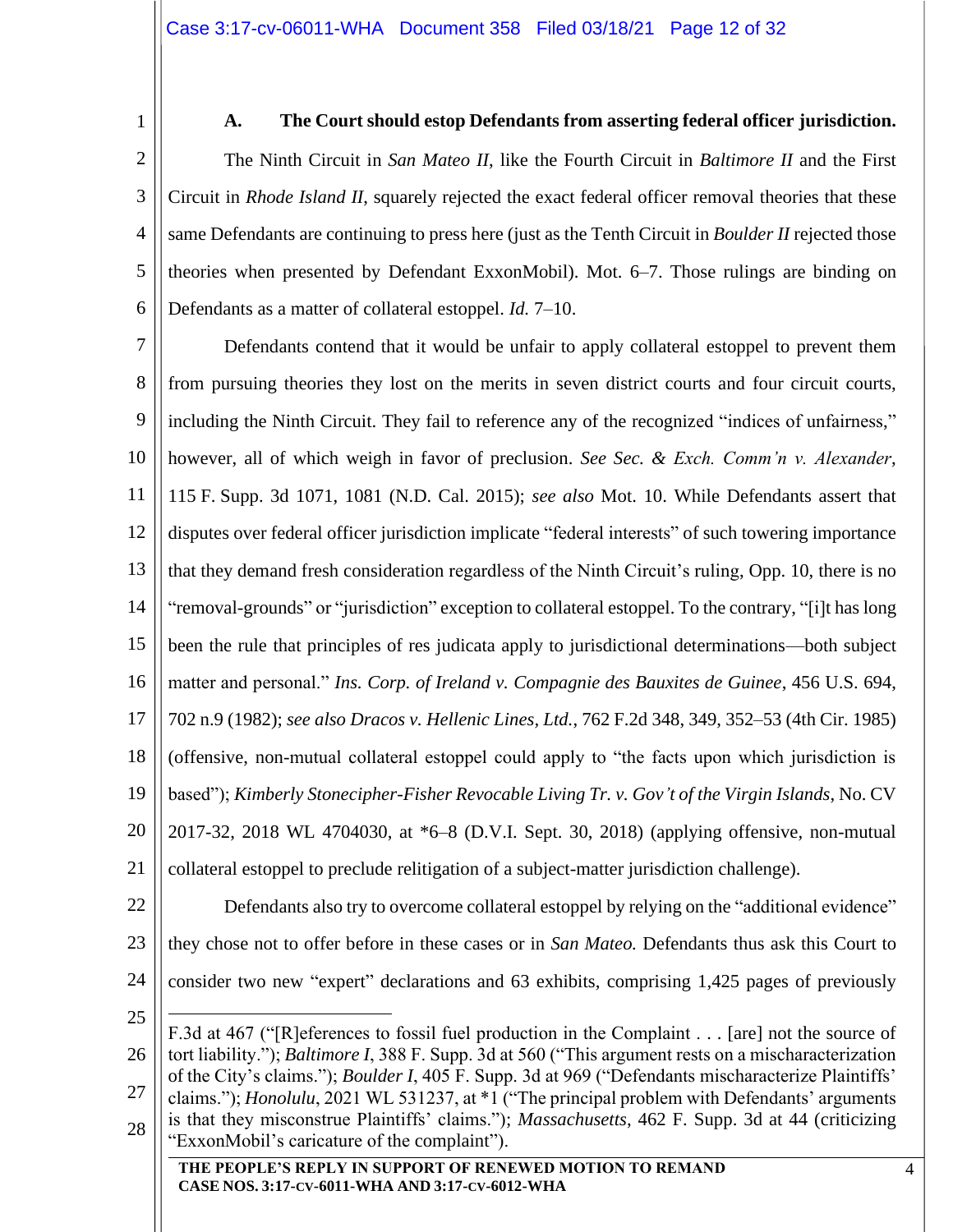#### Case 3:17-cv-06011-WHA Document 358 Filed 03/18/21 Page 13 of 32

1 2 3 4 undisclosed material that they contend will fill the evidentiary gaps in the federal officer allegations they pressed in the Ninth Circuit. That newly submitted but historically old material cannot overcome collateral estoppel for two distinct reasons, one based on the collateral-estoppel doctrine itself and one pertaining to the scope of permissible amendments to a notice of removal.

5 6 7 8 9 10 11 First, Defendants cannot avoid the preclusive effects of *San Mateo*, *Baltimore*, and *Rhode Island* merely by adducing "additional evidence" of purported government acts. To the contrary, "[i]t would defeat the principles of collateral estoppel for a party to avoid preclusion by simply offering facts and arguments it could have presented in an earlier case but chose not to." *XpertUniverse, Inc. v. Cisco Sys., Inc.*, No. 17-CV-03848-RS, 2018 WL 2585436, at \*4 (N.D. Cal. May 8, 2018). Defendants must "bear<sup>[]</sup> the consequences" of that choice, which bars them from presenting "'new evidentiary facts . . . to obtain a different determination'" on federal officer

12 removal. *United States v. Castillo-Basa*, 483 F.3d 890, 903 & n.10 (9th Cir. 2007) (cleaned up).<sup>5</sup>

13 14 15 16 17 Second, Defendants cannot re-plead their federal officer jurisdiction theory based on that new evidence, because the federal removal statute prohibits defendants from submitting new grounds for removal or new jurisdictional facts more than 30 days after being served with a state court complaint. *See* 28 U.S.C. §§ 1446(b)(1), 1653. Once that 30-day period has expired, a NOR may only be amended with leave of court—which Defendants did *not* request here—and then only

- 18 "to clarify 'defective' allegations of jurisdiction previously made." *Barrow Dev. Co. v. Fulton Ins.* 
	- 5 *See also Golden v. O'Melveny & Myers LLP*, No. 214-cv-08725, 2020 WL 1640020, at \*6 (C.D. Cal. Apr. 1, 2020) ("Preclusion cannot be avoided simply by offering evidence in the second proceeding that could have been admitted, but was not, in the first."); *Cartmill v. Sea World, Inc.*, No. 10CV361-CAB, 2012 WL 13175846, at \*6 (S.D. Cal. July 25, 2012) ("The fact Plaintiffs may not have discovered all pre-existing facts in [a prior proceeding] does not evade the doctrine of collateral estoppel."). Defendants' own citations confirm this principle. In *Stross v. NetEase, Inc.*, the district court applied offensive, non-mutual collateral estoppel to preclude the defendant from relitigating certain "jurisdictional issues," notwithstanding the absence of any "substantial overlap between the evidence and argument advanced in the two cases." No. CV 20-00861-AB, 2020 WL 5802419, at \*4, 6–7, 10 (C.D. Cal. Aug. 20, 2020). And in *Kamilche Co. v. United States*, the Ninth Circuit rejected the government's attempt to relitigate the plaintiff's ownership of a parcel of real property, even though the government advanced a different legal theory (adverse possession), requiring different evidence, than it had previously asserted (ownership based on a land survey). 53 F.3d 1059, 1061, 1063 (9th Cir. 1995); *see also Resolution Tr. Corp. v. Keating*, 186 F.3d 1110, 1114 (9th Cir. 1999) (confirming that the courts do not simply look to whether "there [is] a substantial overlap between the evidence or argument" in the two cases); *Stucky v.*

19

20

21

22

23

24

25

26

**THE PEOPLE'S REPLY IN SUPPORT OF RENEWED MOTION TO REMAND CASE NOS. 3:17-CV-6011-WHA AND 3:17-CV-6012-WHA** 28 *Hawaii*, No. 09-00209, 2010 WL 1372317, at \*14 (D. Haw. Mar. 31, 2010) (same).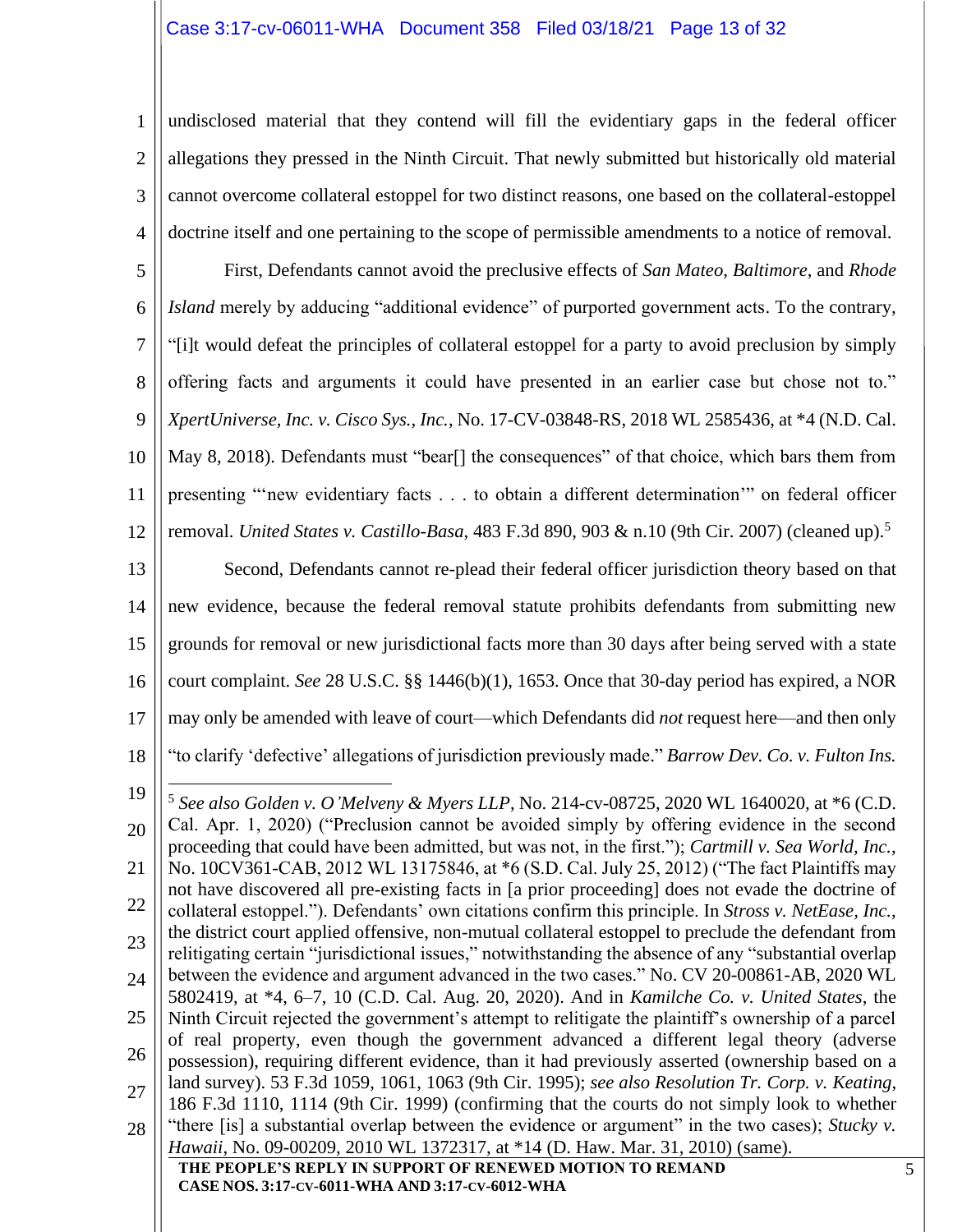# $\biggl\|\right.$  Case 3:17-cv-06011-WHA  $\,$  Document 358  $\,$  Filed 03/18/21  $\,$  Page 14 of 32  $\,$

| $*4.$<br>Two recent cases are instructive. In <i>Prado v. Dart Container Corp.</i> , 373 F. Supp. 3d 1281,<br>1284 (N.D. Cal. 2019) (Koh, J.), the defendant removed under the Class Action Fairness Act                                                                                                               |                                                                                |  |  |
|------------------------------------------------------------------------------------------------------------------------------------------------------------------------------------------------------------------------------------------------------------------------------------------------------------------------|--------------------------------------------------------------------------------|--|--|
|                                                                                                                                                                                                                                                                                                                        |                                                                                |  |  |
|                                                                                                                                                                                                                                                                                                                        |                                                                                |  |  |
|                                                                                                                                                                                                                                                                                                                        |                                                                                |  |  |
| arguments and facts that are alleged nowhere in their NORs. See Hemphill, 1998 WL 320840, at                                                                                                                                                                                                                           |                                                                                |  |  |
| warned, Defendants are trying to sandbag the People and this Court with previously undisclosed                                                                                                                                                                                                                         |                                                                                |  |  |
| sought to substantively amend their NORs in violation of §§ 1446 and 1653. As Judge Walker                                                                                                                                                                                                                             |                                                                                |  |  |
| these cases and <i>San Mateo II, see</i> Opp. 8–9, they necessarily concede that they have untimely                                                                                                                                                                                                                    |                                                                                |  |  |
| evidence and explanations are so extensive that there is no longer a "substantial overlap" between                                                                                                                                                                                                                     |                                                                                |  |  |
| II for the reasons discussed above. To the extent Defendants argue on the other hand that their                                                                                                                                                                                                                        |                                                                                |  |  |
| allegations of substance, Opp. 8, that evidence cannot overcome the preclusive effect of San Mateo                                                                                                                                                                                                                     |                                                                                |  |  |
| "new evidence" merely clarifies or "substantiates[s]" allegations in their NORs and does not add                                                                                                                                                                                                                       |                                                                                |  |  |
| that the Ninth Circuit held did not support jurisdiction. To the extent Defendants contend their                                                                                                                                                                                                                       |                                                                                |  |  |
| evidence and argument alleged in Defendants' NORs here is <i>identical</i> to evidence and arguments                                                                                                                                                                                                                   |                                                                                |  |  |
| attempt to circumvent the Ninth Circuit's conclusive jurisdictional analysis in San Mateo II. The                                                                                                                                                                                                                      |                                                                                |  |  |
| Defendants' proffer of "substantial new evidence," Opp. 10, constitutes an impermissible                                                                                                                                                                                                                               |                                                                                |  |  |
| 11, 1998) (denying amendment to assert removal jurisdiction on basis not stated in NOR).                                                                                                                                                                                                                               |                                                                                |  |  |
| Hemphill v. Transfresh Corp., No. C-98-0899-VRW, 1998 WL 320840, at *4–5 (N.D. Cal. June                                                                                                                                                                                                                               |                                                                                |  |  |
| various notice interests served by the removal petition requirement [of $\S$ 1446,<br>because] removing parties could wait for their opponents to file a motion to remand<br>and then torpedo their opponents by loading the opposition memorandum with<br>previously undisclosed and stronger bases for jurisdiction. |                                                                                |  |  |
| June 15, 2015). As Judge Vaughn Walker presciently observed, any other rule                                                                                                                                                                                                                                            |                                                                                |  |  |
| v. Classic Residence Mgmt., LP, No. 14CV2346-LAB JLB, 2015 WL 3751984, at *5 (S.D. Cal.                                                                                                                                                                                                                                |                                                                                |  |  |
| clarifying technical defects, but rather, amounts to adding a new substantive ground." Victoriano                                                                                                                                                                                                                      |                                                                                |  |  |
| 28 U.S.C. § 1653. Amendment is never permitted after 30 days where it "goes beyond merely                                                                                                                                                                                                                              |                                                                                |  |  |
| facts" in the original NOR. Newman-Green, Inc. v. Alfonzo-Larrain, 490 U.S. 826, 832 (1989);                                                                                                                                                                                                                           |                                                                                |  |  |
| Co., 418 F.2d 316, 317 (9th Cir. 1969). Amendment may not plead around "defective jurisdictional                                                                                                                                                                                                                       |                                                                                |  |  |
|                                                                                                                                                                                                                                                                                                                        | would create a perverse incentive for removing parties and could undermine the |  |  |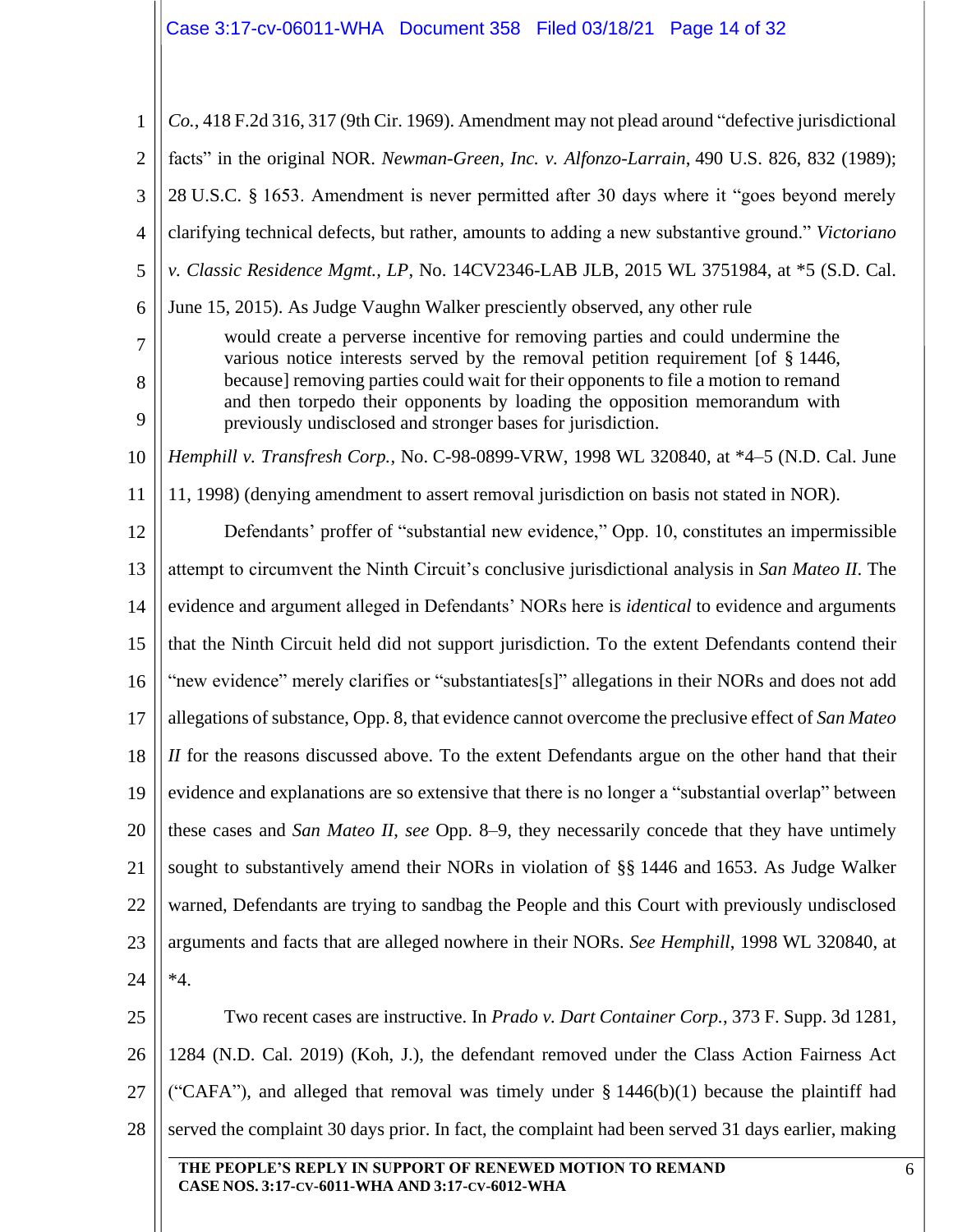1 2 3 4 5 6 7 removal untimely. *Id.* The defendant moved to amend its NOR to allege that removal was nonetheless timely under  $\S 1446(b)(3)$ , which permits removal within 30 days of receipt of any document "from which it may first be ascertained that the case is . . . removable," because the complaint itself did not make removability sufficiently clear. *Id.* at 1286. The court did not permit the defendant to pursue that theory, ruling that although a defendant may "amend notices of removal . . . to correct technical defects," it may not "amend its notice of removal to rely on an entirely different timeliness ground not stated in the original notice of removal." *Id.* at 1287–88.

8 9 10 11 12 13 14 15 16 17 18 19 20 The relationships between Defendants and the federal government alleged in Part IV.B.1.b of the Opposition cannot be considered for the same reason the *Prado* court could not consider the defendant's new timeliness theory. *See* Opp. 15–21. Defendants now assert, for the first time, that they acted under the direction of federal officers when they assisted the United States during World War II ("WWII") and the Korean War, *id.* at 15–18; sold specialized aviation fuel to the military, *id.* at 18–20; performed under oil and gas leases with the Bureau of Land Management, *id.* 20; and provided oil to the Strategic Petroleum Reserve, *id.* at 21. None of those purported relationships were referenced or alleged in Defendants' NORs, and the grounds for federal officer jurisdiction that Defendants actually alleged in their NORs (OCS leases, NORs ¶¶ 58–59, and operations at the Elk Hills Reserve, *id.* ¶ 60) were considered and squarely rejected in *San Mateo II*. Rather than seeking to clarify the grounds previously preserved by their NORs, Defendants avowedly seek to interject "entirely different [federal officer] ground[s] not stated in the original notice of removal," which is impermissible for the reasons Judge Koh explained in *Prado*, 373 F. Supp. 3d at 1288.

21 22 23 24 25 26 27 28 In *Collins v. ServiceLink Field Servs., LLC*, No. 3:18-CV-02142-L-MDD, 2019 WL 1536347, at \*1 (S.D. Cal. Apr. 9, 2019), the defendant removed a wage-and-hour dispute, also under CAFA. The plaintiff had not alleged a specific damages amount, so the defendant calculated and alleged estimated damages based on the complaint. *Id.* at \*2–5. After the district court ruled that the defendant's assumptions and calculations were unreasonable and "greatly inflated," the defendant sought leave to amend, offering a new calculation method that would "reduce the original amount in controversy estimates by over \$60,000,000." *Id.* at \*6. Even though this amendment did not affect defendant's *statutory* bases for removal, the court held that "[t]his kind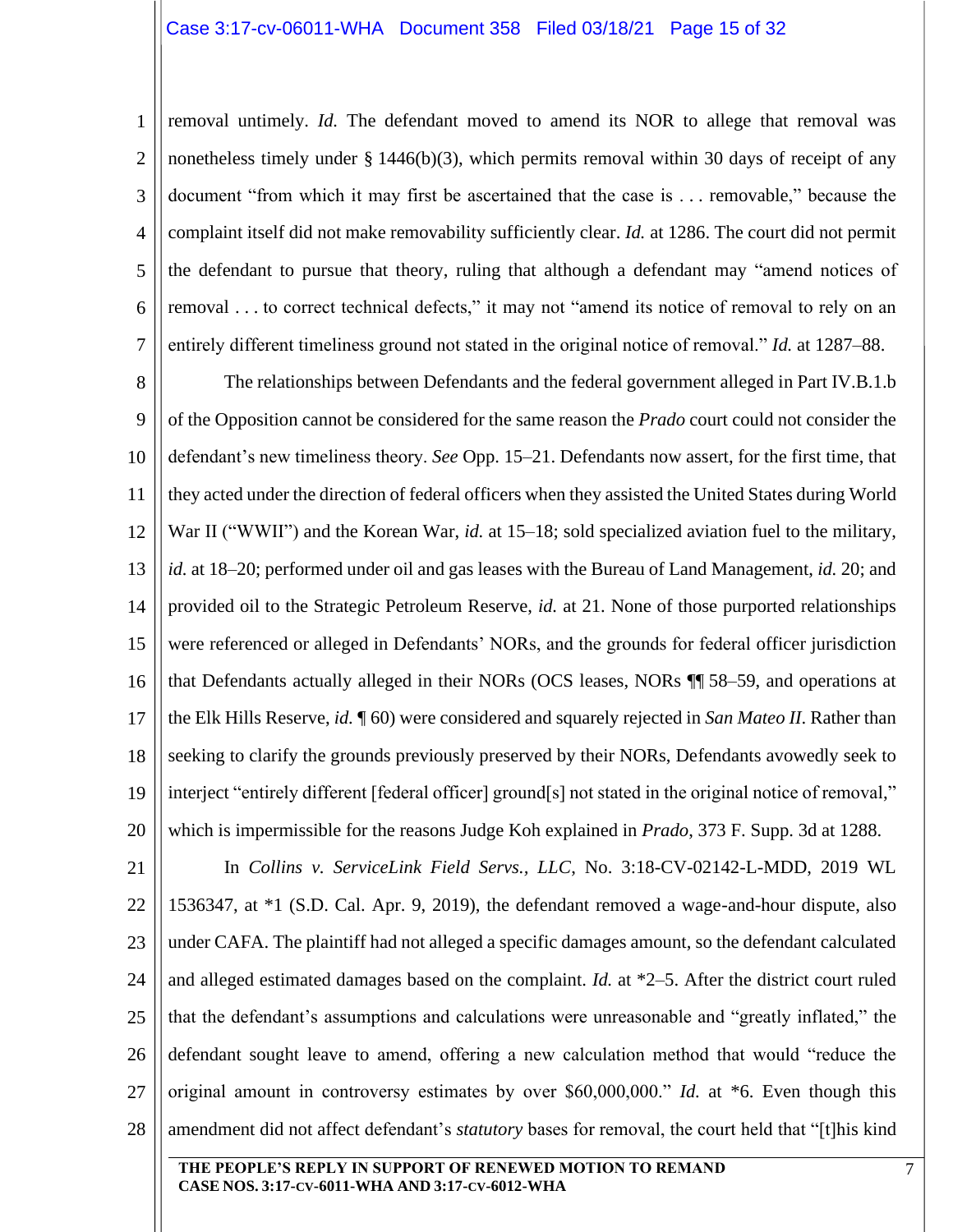1 2 of drastic change more so reflects substantive modification of prior allegations rather than a mere clarification," denied leave to amend, and remanded. *Id.*

3 4 5 6 7 8 9 10 11 12 13 14 15 16 The "additional evidence" that Defendants seek to present in Part IV.B.1.a of their Opposition, in support of "grounds addressed by the Ninth Circuit," Opp. 11 (capitalization altered) should be disregarded for the same reason the defendants' new damages evidence was rejected in *Collins*. Regarding the OCS leases, Defendants seek to present extensive legislative history pertaining to never-enacted bills to amend OCSLA, policy speeches by President Nixon, and "expert" opinions about how the government viewed its contractual relationships with lessees. Opp. 11–14. Regarding the Elk Hills Reserve, Defendants submit an unsigned, illegible 1945 memorandum purporting to describe the history of operations at the reserve, Dick Decl. Ex. 13, and a 1978 affidavit submitted by Standard Oil in litigation against the United States, complaining that Standard did not have "an equal voice" in managing the reserve, *id.* Ex. 11 at 2. Even if Defendants had a reasonable justification for their untimely submission of two never-disclosed and never-deposed experts' declarations plus 1,200 pages of hard-to-decipher documents, these materials, like the belated new damages calculations in *Collins*, go far beyond "a mere clarification" of the NORs and must be rejected. *See* 2019 WL 1536347, at \*6.

17 18 19 20 21 22 23 24 Ultimately, Defendants want to have their cake and eat it too. They try to circumvent § 1653 by claiming that their "[n]ew" evidence "simply . . . substantiate[s]" the allegations in their removal notice. Opp. 2, 8. Yet at the same time, they try to avoid collateral estoppel by contending that the very same evidence creates new issues of federal officer jurisdiction that were not fully litigated and actually decided in *San Mateo*, *Baltimore*, and *Rhode Island*. *See id.* at 8. Defendants cannot have it both ways, and this Court should reject Defendants' attempt to force the City "to use [its] reply memorand[um] to oppose the entirely new bases for jurisdiction." *Hemphill*, 1998 WL 320840, at \*4.

<span id="page-15-0"></span>25

#### **B. There remains no basis for federal officer removal.**

26 27 28 There is no reason for the Court to consider Defendants' newly provided evidence, for the reasons set forth in Part II.A, *supra*. Because Defendants place such great reliance on these materials, however, the People address below why the materials would not overcome the federal

**THE PEOPLE'S REPLY IN SUPPORT OF RENEWED MOTION TO REMAND CASE NOS. 3:17-CV-6011-WHA AND 3:17-CV-6012-WHA**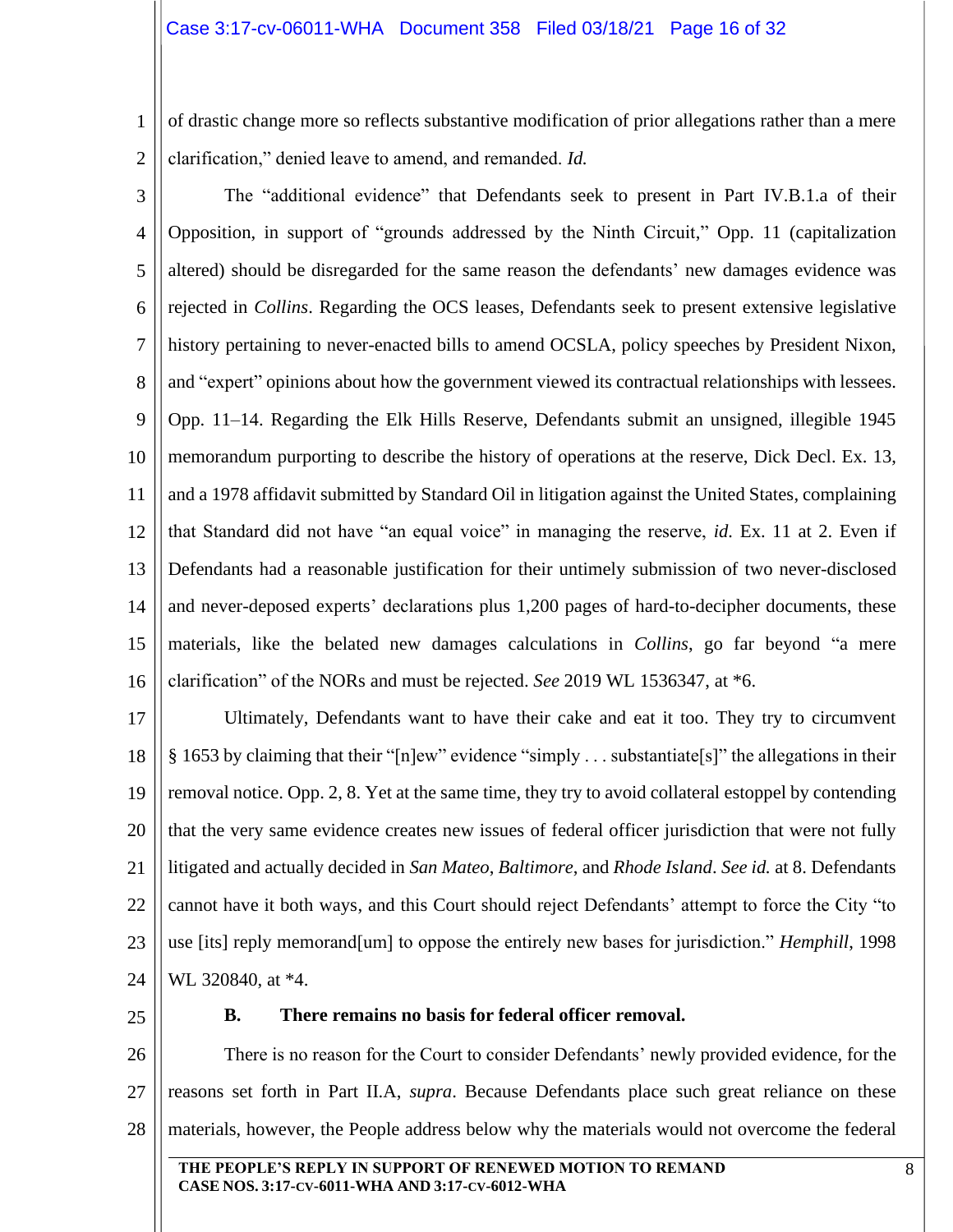# Case 3:17-cv-06011-WHA Document 358 Filed 03/18/21 Page 17 of 32

1 2 3 4 5 officer analysis in *San Mateo II* even if collateral estoppel were inapplicable and even if Defendants had properly included these facts and theories in a timely NOR. This is precisely what Judge Watson concluded when reviewing these same documents in *Honolulu* and what the Ninth Circuit recognized in denying these Defendants' (and others') motion to stay that remand order. *See Honolulu*, 2021 WL 531237, at \*4–6; *Honolulu* Stay Denial II, 2021 WL 1017392, at \*1.

6 7 8 9 10 11 12 Defendants cannot overcome the hole in their theory of federal officer removal: the failure to identify any act that (1) Defendants took "pursuant to a federal officer's directions" that (2) "is causally connected with [the People's] claims." *San Mateo II*, 960 F.3d at 598. Nor have Defendants established the colorable federal defense element. Merely listing the names of various federal defenses without providing any supporting facts or legal analysis, *see* Opp. 22; NORs ¶ 62, does not satisfy Defendants' burden. *Honolulu*, 2021 WL 531237, at \*7 ("[S]omething more than simply asserting a defense and the word 'colorable' in the same sentence must be required.").

<span id="page-16-0"></span>13

#### **1. Defendants were not "acting under" a federal officer.**

14 15 16 17 Defendants cast a wide net in search of a legally sufficient "acting-under" relationship, looking for federal officer jurisdiction in everything from WWII policies to commercial mineral leases. Their hunt fails, however, because none of the identified relationships involve the requisite level of "subjection, guidance, or control" by a federal officer. *Id.* at 599.

- <span id="page-16-1"></span>18
- 19

#### **a. Defendants' newly provided evidence does not lead to different results for theories already rejected by the Ninth Circuit.**

20 21 22 23 24 25 26 27 28 *OCS leases:* The Ninth Circuit, along with the Fourth and Tenth Circuits, has expressly rejected Defendants' reliance on their Outer Continental Shelf ("OCS") leases as a basis for federal officer jurisdiction. Defendants cite no contrary case law because there is none. Instead, they purport to rely on regulations governing OCS lessees' conduct, hortatory Presidential policy statements, and never-enacted bills they contend could have nationalized OCS production. Presented with that same "new" evidence, the court in *Honolulu* correctly characterized Defendants' "new approach" as "merely rearrang[ing] the deckchairs." 2021 WL 531237, at  $*5$ . The Ninth Circuit in *San Mateo II* held that OCS leases cannot support federal officer jurisdiction because they "do not require that lessees act on behalf of the federal government, under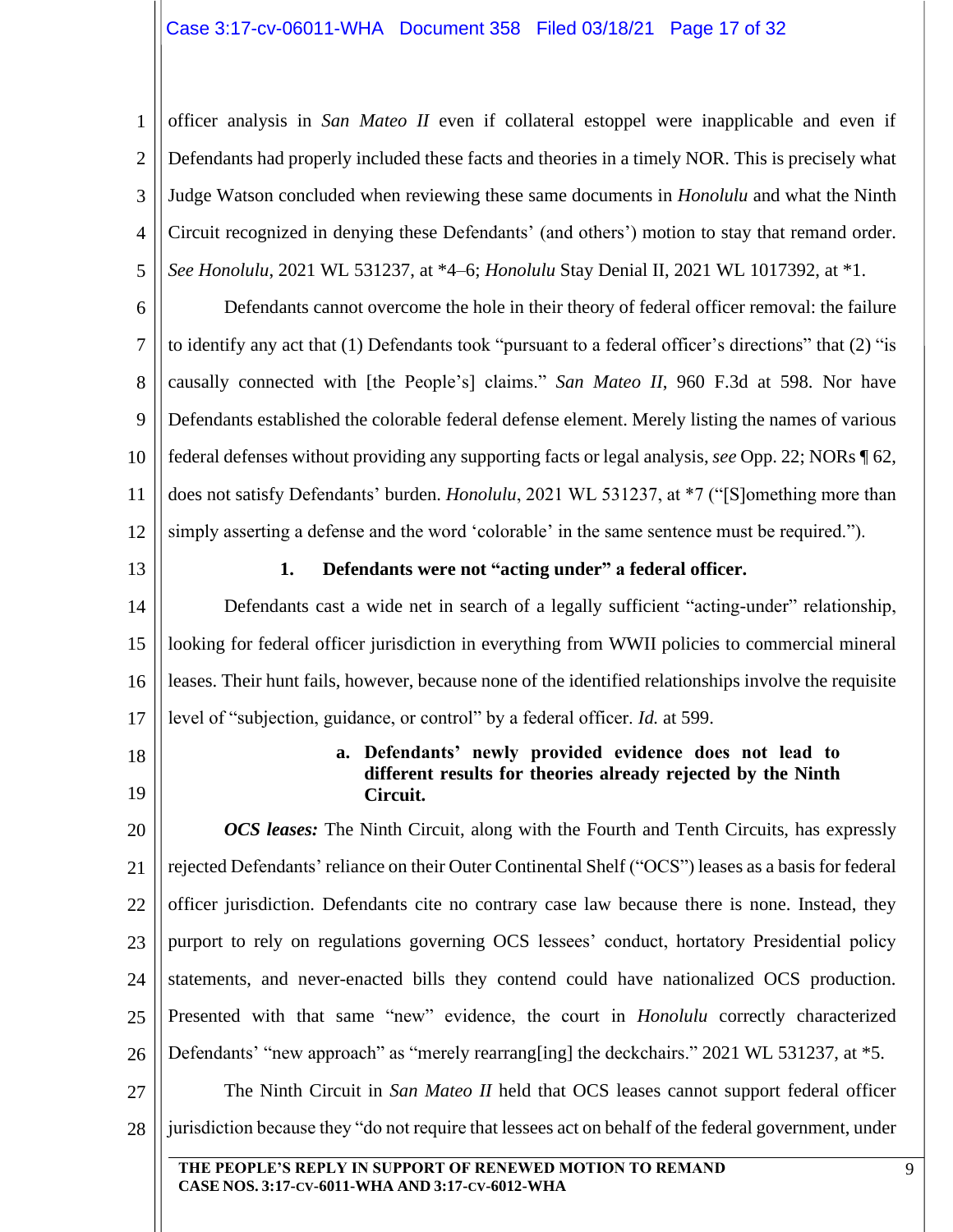1 2 3 4 5 6 7 8 9 10 11 12 13 14 15 16 17 18 19 20 its close direction, or to fulfill basic governmental duties." 960 F.3d at 602–03; *accord Baltimore II*, 952 F.3d 463–66; *Boulder II*, 965 F.3d at 821–27. Attempting to show otherwise, Defendants present a faulty and untimely expert opinion that OCS leases are "not merely commercial transactions." Declaration of Richard Tyler Priest, Dkt. 349-65 ("Priest Decl."), ¶ 7(1). But the Ninth Circuit carefully reviewed those leases and concluded otherwise. Dr. Priest relies on those leases as well as several statutes and regulations and what he characterizes as standard petroleum engineering practices, but his declaration merely describes a straightforward relationship between a regulated industry and regulator, under a statute that delegates rulemaking authority to an agency which in turn promulgates and enforces rules. *See, e.g.*, *id.* ¶¶ 23–25. The crux of Dr. Priest's opinion is that "initial Code of Federal Regulations (C.F.R.), finalized in May 1954, went well beyond those that governed the average federally regulated entity at that time." *Id.* ¶ 19. That is a debatable proposition. But even if Dr. Priest were correct, his opinion expressly describes a set of codified regulations that applied to every regulated entity. That is not enough to establish federal officer jurisdiction: "Mere compliance with the law, even if the laws are highly detailed, and thus leave an entity highly regulated, does not show that the entity is acting under a federal officer." *San Mateo II*, 960 F.3d at 603 (cleaned up). Moreover, allegations that federal supervisors measured production and computed royalties (Opp. 12 & Priest Decl. ¶ 20) or expanded the amount of OCS acreage leased to private companies during the 1970s (Opp. 13 & Priest Decl.  $\parallel$  50) entirely support the Ninth Circuit's characterization of the relationships as arms-length business transactions. Dr. Priest's opinion thus all but concedes that Defendants' arguments fail.

21 22 23 24 25 The smattering of never-enacted bills cited by Defendants, which supposedly would have amended OCSLA to create a "national oil company" (Opp. 13), have no bearing on whether Defendants "acted under" federal officers when they extracted oil on the OCS for their own commercial purposes. An unenacted law establishes no federal control and evinces no congressional intent. *Cent. Bank, N.A. v. First Interstate Bank, N.A.*, 511 U.S. 164, 187 (1994).

26 27 28 *Elk Hills Reserve:* Defendants' NORs cite the Unit Plan Contract ("UPC") between the Navy and Standard Oil (Chevron's predecessor) that governed joint operation of the Elk Hills Reserve. *See* NORs ¶ 60. In their Opposition, Defendants pivot away from the UPC, which the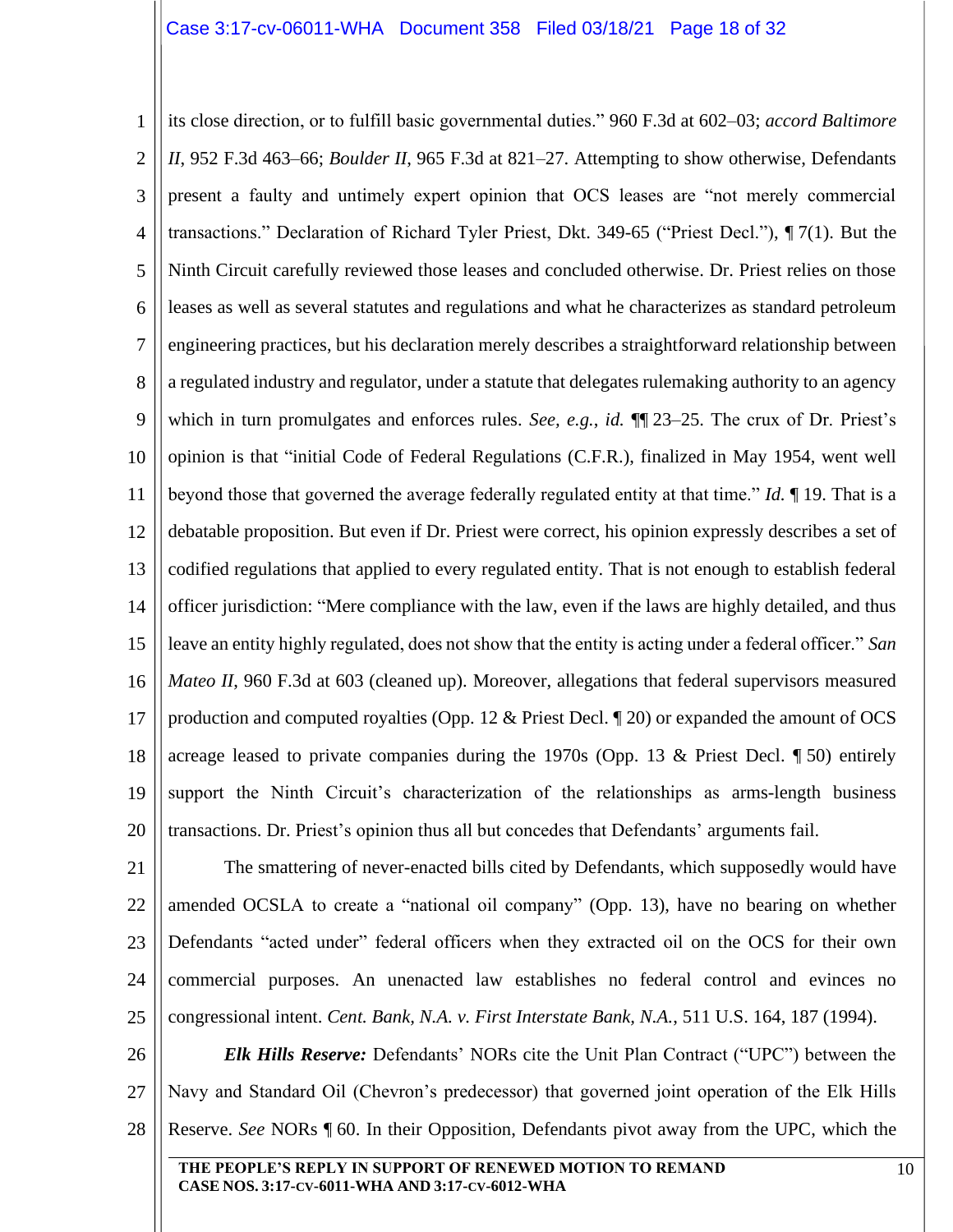#### Case 3:17-cv-06011-WHA Document 358 Filed 03/18/21 Page 19 of 32

1 2 3 4 5 6 7 8 Ninth Circuit found to be merely an "arm's-length agreement" that did not give rise to an actingunder relationship. *San Mateo II*, 960 F.3d at 602; *accord Baltimore II*, 952 F.3d 468–71. Defendants now focus on "new" evidence they previously chose not to submit—a 1971 Operating Agreement under which the Navy hired Standard to operate the Reserve. Opp. 14–15. As with the UPC, though, this run-of-the-mill business relationship between the government and a private, independent contractor falls short of the "unusually close" relationship that federal officer removal demands. *Honolulu*, 2021 WL 531239, at \*6 (rejecting the 1971 Operating Agreement as a basis for the "acting under" element).

9 10 11 12 13 14 15 16 Defendants read too much into the Navy's "cho[ice] to operate the reserve through a contractor rather than with its own personnel." Opp. 14. The government routinely contracts with private entities to procure goods and services; and as the Ninth Circuit has made clear, such contractors do not automatically satisfy the acting-under standard. *See Cabalce v. Thomas E. Blanchard & Assocs., Inc.*, 797 F.3d 720, 729 (9th Cir. 2015) (denying federal officer jurisdiction in case against government contractor); *San Mateo II*, 960 F.3d at 600 ("[A] government contractor may meet the criteria for 'acting under' an officer under certain circumstances."); *Fidelitad, Inc. v. Insitu, Inc.*, 904 F.3d 1095, 1100 (9th Cir. 2018) (same).

17 18 19 20 21 22 23 24 25 In *Cabalce*, the Ninth Circuit affirmed a remand order where a defendant caused an explosion while performing "its contractual duties to handle, store, and destroy . . . fireworks" on behalf of the government. 797 F.3d at 728; *see also id.* at 723–25. The court acknowledged that the contract duties were defined "in general terms," *id.* at 728; required the defendant to destroy the fireworks "as prescribed and directed by [the government]," *id.* at 724; and mandated that "all destructions must be coordinated and approved by [the government]," *id.* (brackets omitted). But "the requisite federal control or supervision" did not exist because the contract did not specify *how* the defendant was to dispose of the fireworks, "relying [instead] on the [defendant's] expertise" to develop a safe plan for doing so. *Id.* at 728 (quotations omitted).

26 27 28 The same reasoning applies to the Operating Agreement. *See* Dick Decl. Ex. 1 § IV(a), (e). While the agreement defines the company's independent contractor duties "in general terms," it does not supply "*detailed specifications*" for operating the reserve. *Cabalce*, 797 F.3d at 728, 730.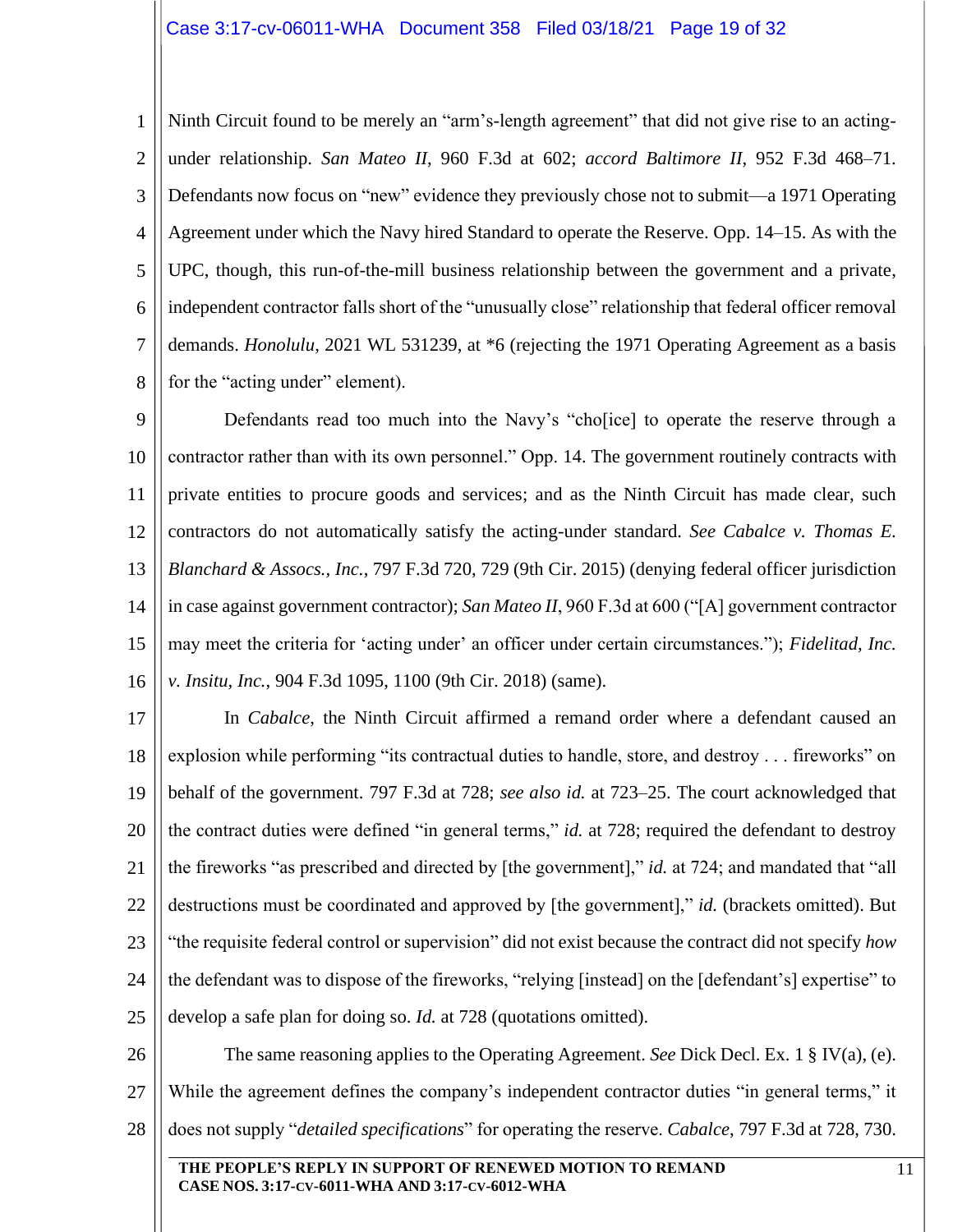1 2 3 In fact, the Operating Agreement expressly directs *Standard Oil*—not the Navy—to "furnish . . . a set of field operating procedures that are commensurate with the State of California laws and good oil field practice." Dick Decl. Ex. 1  $\S$  IV(f).<sup>6</sup>

4 5 6 7 In any event, nothing in the record suggests that the Operating Agreement is anything more than "an arm's-length business arrangement with the Navy," just as the Ninth Circuit held the UPC to be. *San Mateo II*, 960 F.3d at 602. Accordingly, neither Standard nor Chevron were acting under a federal officer when they operated the Elk Hills Reserve.

<span id="page-19-0"></span>8

9

## **b. Defendants' newly asserted bases for "acting under" jurisdiction also fail.**

10 11 12 13 14 15 16 17 *Historical wartime contracts:* Defendants' newly provided evidence of historical contracts during WWII and the Korean War predates the misconduct alleged in the complaints and fails to demonstrate the "delegation" of federal duties necessary to trigger federal officer removal. *Watson v. Phillip Morris Cos.*, 551 U.S. 142, 157 (2007); *see also San Mateo II*, 960 F.3d at 599. Defendants' Opposition largely repeats their prior arguments on the alleged materiality of Defendants' transactions with the military, which were thoroughly addressed in the People's motion. *See* Mot. 11–12. To the extent Defendants offer "new" evidence and arguments concerning those transactions, they fail to satisfy the "acting under" standard.

18 19 20 21 22 23 24 25 Defendants' characterization of directives from the Petroleum Administration for War ("PAW") during WWII, even if they had occurred during a time period pertinent to these cases, does not "demonstrate[] the subjection, guidance, or control required to show that they were acting under a federal office." *Parish of Cameron v. Auster Oil & Gas Inc.*, 420 F. Supp. 3d 532, 543– 44 (W.D. La. 2019). In *Parish of Cameron*, as here, the defendants sought removal under § 1442 by "characteriz[ing] the U.S. oil and gas industry as essentially an agent of the federal government during [WWII]," and asserting that "the industry's activities were tightly controlled to support the country's war efforts." *Id.* at 543. The court nonetheless remanded because, as here, the defendants

<sup>27</sup> 28  $6$  As additional evidence of federal officer control, Defendants include a 1974 letter directing Standard to determine whether the reserve could produce 400,000 barrels per day. *See* Opp. 14– 15; Dick Decl. Ex. 2, at Ex. A,1. That letter, however, merely invokes the terms of the Operating Agreement, which do not establish "acting under."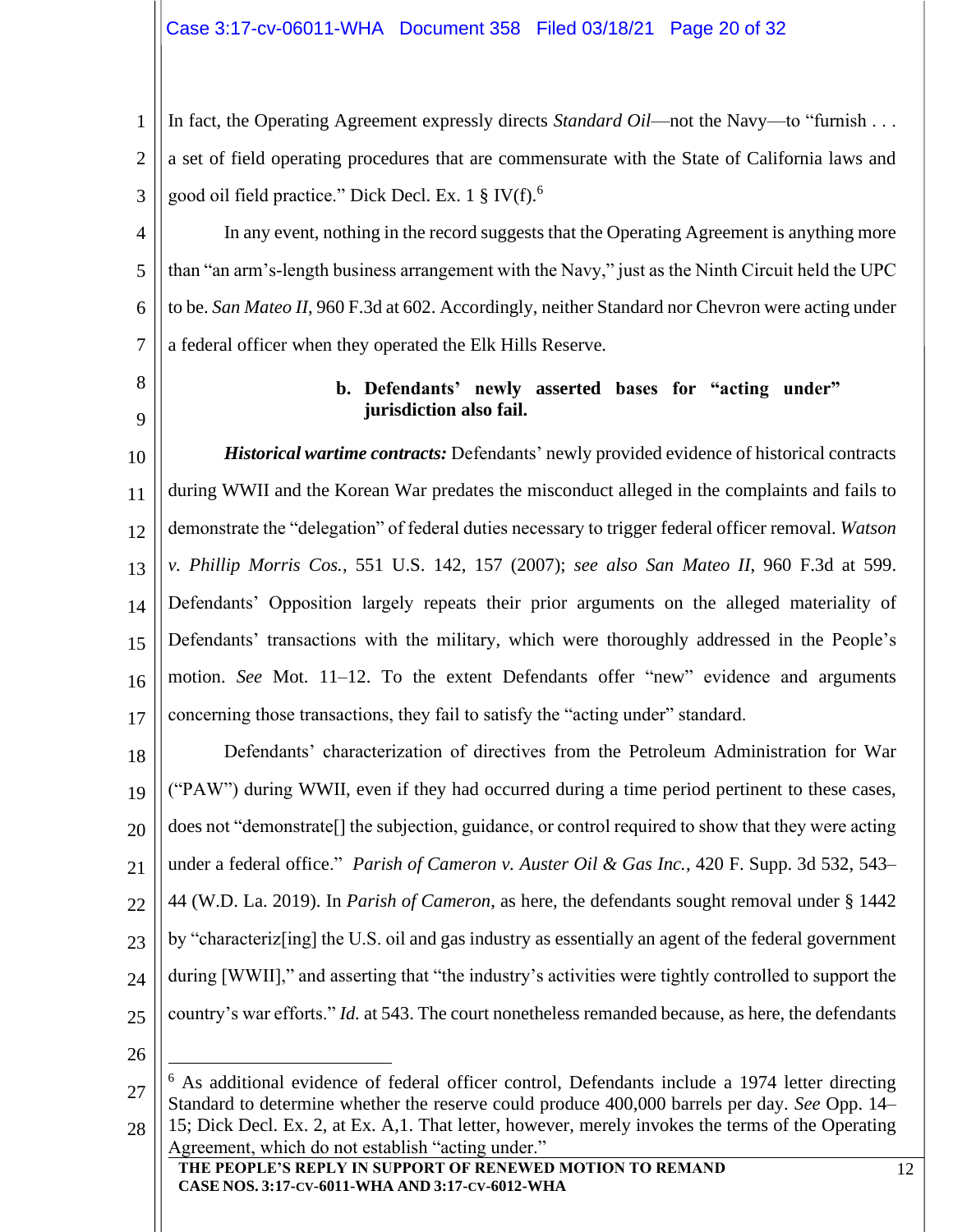1 2 3 4 5 6 7 8 did not show "that PAW and other federal agencies directed Defendants' activities or that they mandated how Defendants were to comply with federal regulations and directives." *Id*. at 544. The mere fact that the government set production quotas or otherwise influenced production thus demonstrated "little more than a regulated industry complying with . . . a federal regulatory regime," which cannot support federal officer removal. *Id*. The cases Defendants cite only reinforce this conclusion, noting that although PAW had the authority to compel production, "in fact they relied almost exclusively on contractual agreements to ensure avgas production." *United States v. Shell Oil Co., 294 F.3d 1045, 1050 (9th Cir. 2002).*<sup>7</sup>

9 10 11 12 13 14 15 16 17 18 Even assuming that Defendants' conduct during the Korean War would be temporally relevant, Defendants' evidence of "acting under" during that period is similarly deficient. The suggestion that any Defendant was "directed" to expand production during the Korean War is belied by the mechanism by which Defendants say the government executed that "directive": by "calling on"—asking—the oil industry to drill new wells. Opp. 19; Declaration of Dr. Mark R. Wilson, Dkt. 349-66 ("Wilson Decl."), ¶ 28. Defendants also offer no evidence that any Defendant responded to that request, let alone acted under a federal officer in doing so. *See Honolulu*, 2021 WL 531239, at  $*5$  (finding no "acting under" relationship for "fuel supplied during the Korean War" because "Defendants provide no information as to why this constituted the sort of 'unusually close' relationship required").

19 20 21 22 Similarly, Defendants offer no evidence of the actual relationship between the government and the sole Defendant predecessor identified as having operated a government-owned, contractoroperated facility. Instead, Defendants rely on generalizations across industries and operators. *See* Opp. 18; Wilson Decl.  $\P$  19.<sup>8</sup> Without evidence that any particular relationship was "unusually

<sup>24</sup> 25  $<sup>7</sup>$  Defendants' new evidence concerning the "Inch" pipelines fares no better, because it does not</sup> rebut the fact that the entity that built and operated the pipeline is not a defendant and therefore is immaterial to the "acting under" analysis. *See* Dick Decl. Ex. 17 n.8.

<sup>26</sup> 27 28 <sup>8</sup> This flaw is representative of the Wilson Declaration generally, which relies almost entirely on generalizations about the "oil industry" and fails to identify specific oil companies and how they purportedly "acted under" federal officers, as would be required to satisfy Defendants' burden. *See San Mateo II*, 960 F.3d at 603. For instance, almost all references to a Defendant or a Defendant's predecessor are in a single paragraph establishing that certain oil companies have won government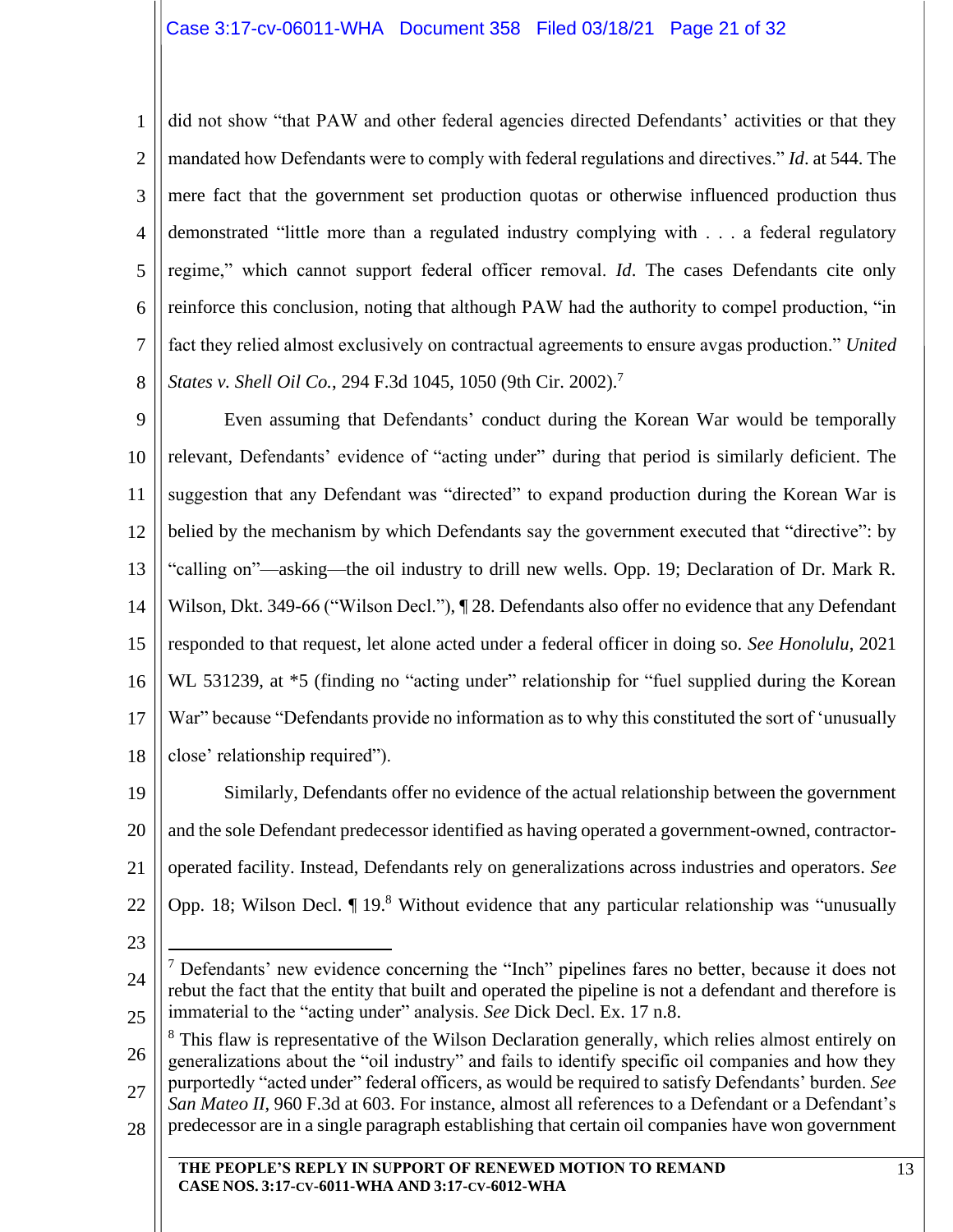#### Case 3:17-cv-06011-WHA Document 358 Filed 03/18/21 Page 22 of 32

1 2 close," Defendants offer nothing more than the type of "arm's-length business arrangement" that does not support federal officer jurisdiction under *San Mateo II*. 960 F.3d at 599, 600.<sup>9</sup>

3 4 5 6 7 8  $\overline{Q}$ 10 11 12 13 *Strategic Petroleum Reserve:* Defendants' newfound reliance on the Strategic Petroleum Reserve ("SPR") is equally unavailing. First, Defendants highlight their participation in the SPR's royalty-in-kind program for OCS mineral rights lessees. *See* Opp. 21. Under that program, lessees contributed oil to the SPR in lieu of making lease payments in cash. *See* Dick Decl. Ex. 59 at 17– 18 (describing program). The Ninth Circuit in *San Mateo II*, however, rejected OCS leases as a basis for removal, concluding that "'the willingness to lease federal property or mineral rights to a private entity for the entity's own commercial purposes, without more' cannot be 'characterized as the type of assistance that is required' to show that the private entity is 'acting under' a federal officer." 960 F.3d at 603 (quoting *Baltimore II*, 952 F.3d at 465). Defendants do not and cannot explain why making *in-kind* royalty payments pursuant to those leases would constitute acting under a federal superior, when making *cash* payments does not.

14 15 16 17 18 19 20 21 Defendants' purported responsibilities during emergency "drawdown[s]" of the SPR also cannot establish "acting under" a federal officer. Opp. 21. Defendants highlight lease terms that required SPR infrastructure lessees to be available as "sales and distribution point[s] in the event of a drawdown." *Id.* (emphasis omitted). But those lease obligations "track legal requirements" found in 42 U.S.C. § 6241 (describing *inter alia* process for initiating drawdown); *see San Mateo II*, 960 F.3d at 603 (rejecting OCS lease terms on similar grounds). Once again, "compliance with the law, even if the laws are highly detailed, and thus leave an entity highly regulated, does not show that the entity is acting under a federal officer." *Id.* (quotations omitted).

- 22
- 23

<sup>24</sup> 25 26 contracts, Wilson Decl. ¶ 34, which is insufficient on its own to establish federal officer jurisdiction. *See Cabalce*, 797 F.3d at 729. The declaration also says nothing about whether any Defendant "acted under" a federal officer in carrying out the deception campaign at the heart of the People's claims, and therefore provides no support for Defendants' nexus arguments.

<sup>27</sup> 28 <sup>9</sup> The same is true of the government's purported reliance on oil companies to supply specialty fuels. Opp. 19 (citing Wilson Decl. ¶ 40). Defendants' evidence indicates that the Defendants were simply satisfying routine obligations as government contractors, Wilson Decl. ¶ 40, which again does not establish federal officer jurisdiction, *see Cabalce*, 797 F.3d at 729.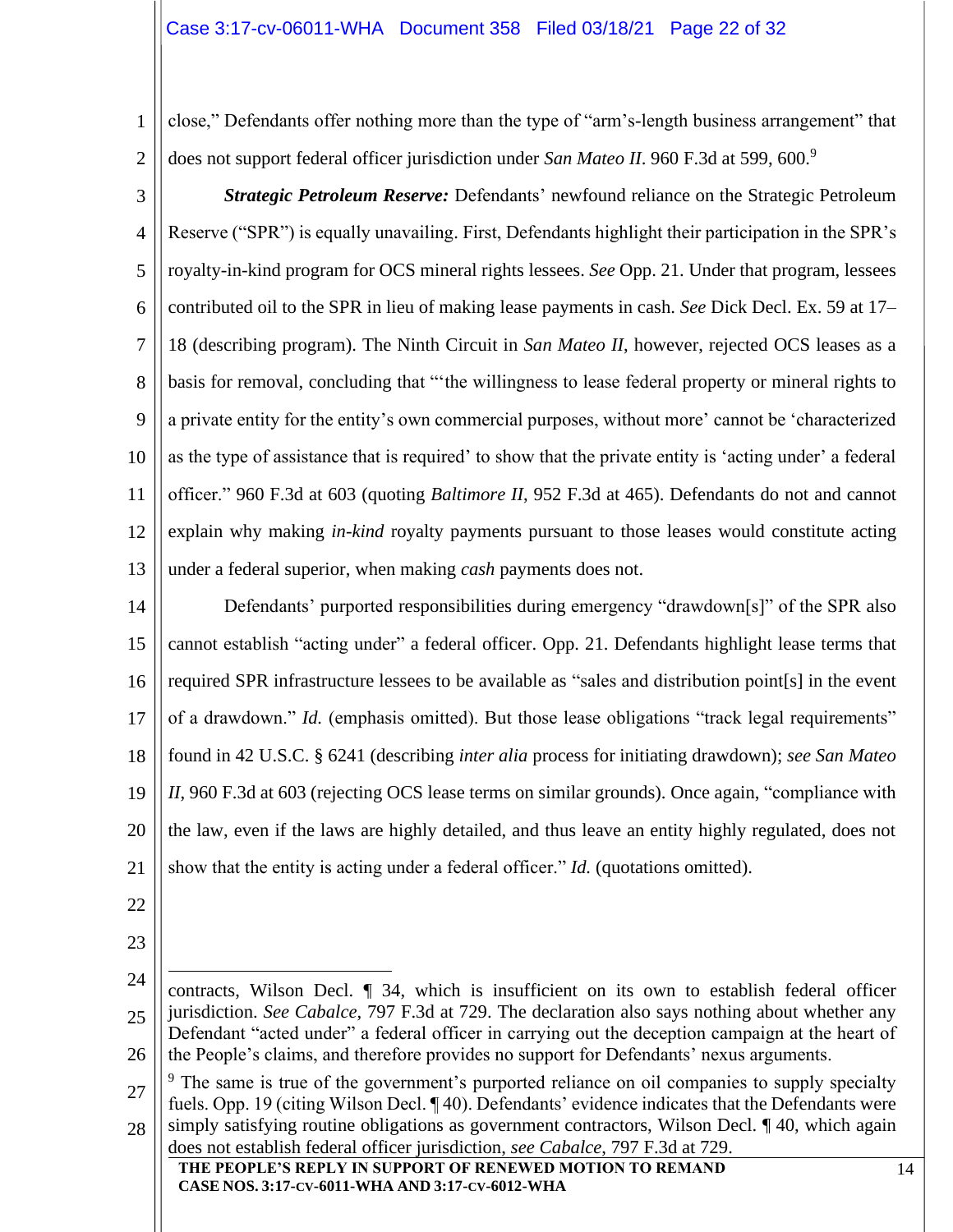#### **2. There is no causal connection between Defendants' acts and the People's claims.**

<span id="page-22-0"></span>3 4 5 6 7 8 9 10 11 12 13 Federal officer jurisdiction arises only where Defendants show they were "acting under" federal officers in "carrying out the 'act[s]' *that are the subject of the petitioner's complaint*." *Watson*, 551 U.S. at 147 (quoting 28 U.S.C. § 1442) (emphasis added). While Defendants' arguments "may have the flavor of federal officer involvement in [their] business, . . . that mirage only lasts until one remembers what [the People] [are] alleging," *Rhode Island II*, 979 F.3d at 59– 60: that Defendants failed to warn of the known risks of fossil fuel combustion, misled the public regarding those risks, promoted their products' unlimited use, and engaged in a multi-decadal disinformation campaign to prop up the market for their products, *e.g.*, Oak. & S.F. 1st Am. Compls. ¶¶ 5, 7, 104–23. Every court to consider the issue has reached this conclusion. *See* Mot. 12–13; *Baltimore II*, 952 F.3d at 466–68; *Boulder I*, 405 F. Supp. 3d at 976–77; *Rhode Island I*, 393 F. Supp. 3d at 152; *San Mateo I*, 294 F. Supp. 3d at 939.

14 15 16 17 18 19 20 21 22 23 24 25 26 27 Defendants are wrong that the Court can disregard the deception and wrongful promotion at the heart of the Complaints and instead "credit the *defendant's theory of the case*." Opp. 22. The "for or relating to" requirement of 28 U.S.C. § 1442(a)(1) does not give Defendants license to contort the People's claims into something they are not. *See Honolulu*, 2021 WL 531237, at \*7 ("[I]f Defendants had it their way, they could assert any theory of the case, however untethered to the claims of Plaintiffs, because this Court must 'credit' that theory."). Rather, Defendants must show that their "*challenged acts* occurred because of what they were asked to do by the Government." *Goncalves by and through Goncalves v. Rady Children's Hosp. San Diego*, 865 F.3d 1237, 1245 (9th Cir. 2017) (emphasis added). The cases Defendants cite do not allow defendants to rely upon a fabricated straw-man theory of the case. For example, in *Leite v. Crane Co.*, 749 F.3d 1117, 1124 (9th Cir. 2014), plaintiffs accused the defendant of failing to warn about the hazards of asbestos. Because the defendant argued that it provided specific warnings required by the federal government, the Ninth Circuit concluded that the defendant had established a causal connection to the "basis of plaintiffs' claims." *Id.*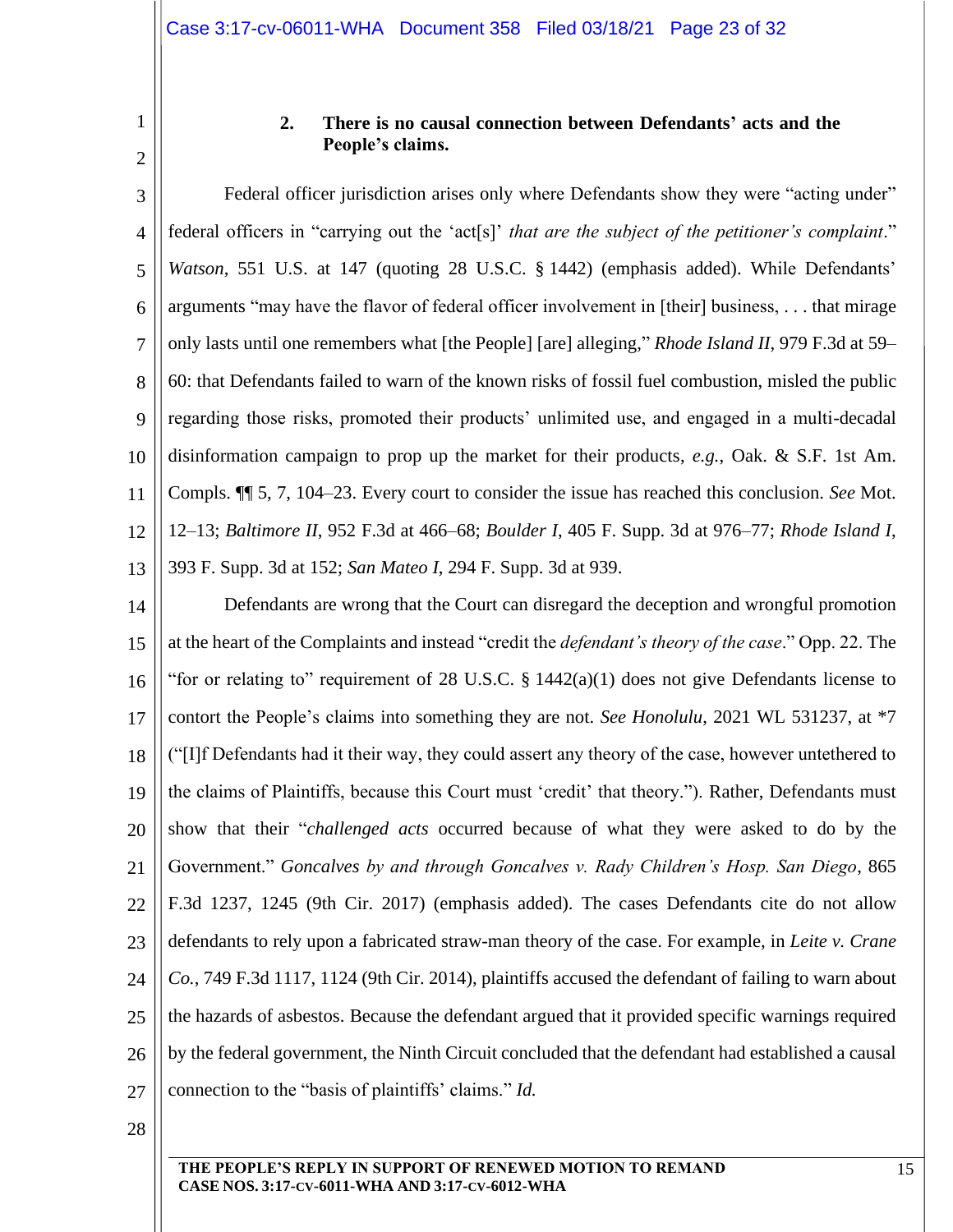#### Case 3:17-cv-06011-WHA Document 358 Filed 03/18/21 Page 24 of 32

1 2 3 4 5 6 7 8 9 10 11 12 13 14 15 16 17 18 19 20 21 In any event, much of the conduct that Defendants now rely on as a basis for federal officer jurisdiction predates the allegations of misconduct in the Complaints and is therefore irrelevant. For example, Defendants describe: (1) federal efforts to obtain oil and gas during WWII and the Korean War, Opp. 16–19; (2) Standard Oil's operation of the Elk Hills petroleum reserve, beginning in 1944, *id.* at 14; and (3) pipeline construction during WWII, *id.* at 17 n.8. "Critical under the [federal officer] statute is to what extent defendants acted under federal direction at the time they were engaged in the conduct now being sued upon." *In re MTBE Prods. Liab. Litig.*, 388 F.3d 112, 124–25 (2d Cir. 2007) (cleaned up). Defendants' distant historical conduct has no bearing on the People's public nuisance allegations focusing on Defendants' wrongful promotion of products they knew to be harmful. *See* Oak. & S.F. 1st Am. Compls. ¶¶ 2, 6, 104–23, 145, 147. Even if each of the acts Defendants purportedly took at the direction of a federal officer occurred within the relevant period, *none* have the requisite causal connection with the conduct challenged in the Complaints. Defendants present no evidence that their allegedly deceptive promotional activities were in any way directed by any federal officer. The Fourth Circuit rejected a virtually identical argument in *Baltimore II*, reasoning that there was no connection because the references to fossil fuel production in the complaint "only serve to tell a broader story about how the unrestrained production and use of Defendants' fossil fuel products contribute to greenhouse gas pollution. Although this story is necessary to establish the avenue of Baltimore's climate change-related injuries, it is not the source of tort liability." 952 F.3d at 467; *see also Rhode Island II*, 979 F.3d at 59–60 (distinguishing defendants' government contracts from the plaintiff's allegations concerning defendants' failure to warn and campaign of deception).

22 23 24 25 26 27 28 Defendants' assertion that they satisfy the broader "connected or associated with" standard adopted in other circuits is also unavailing. The Ninth Circuit has declined to adopt this standard. *See Ulleseit v. Bayer HealthCare Pharm. Inc.*, 826 F. App'x 627, 629 n.2 (9th Cir. 2020); *Goncalves*, 865 F.3d at 1245. Moreover, Defendants' nexus showing falls short even under the more relaxed standard. *See, e.g.*, *Baltimore II*, 952 F.3d at 466–67 (discussing "relaxed reading" of nexus prong). In *Baltimore II*, the court recognized that a similar complaint "clearly [sought] to challenge the promotion and sale of fossil fuel products without warning and abetted by a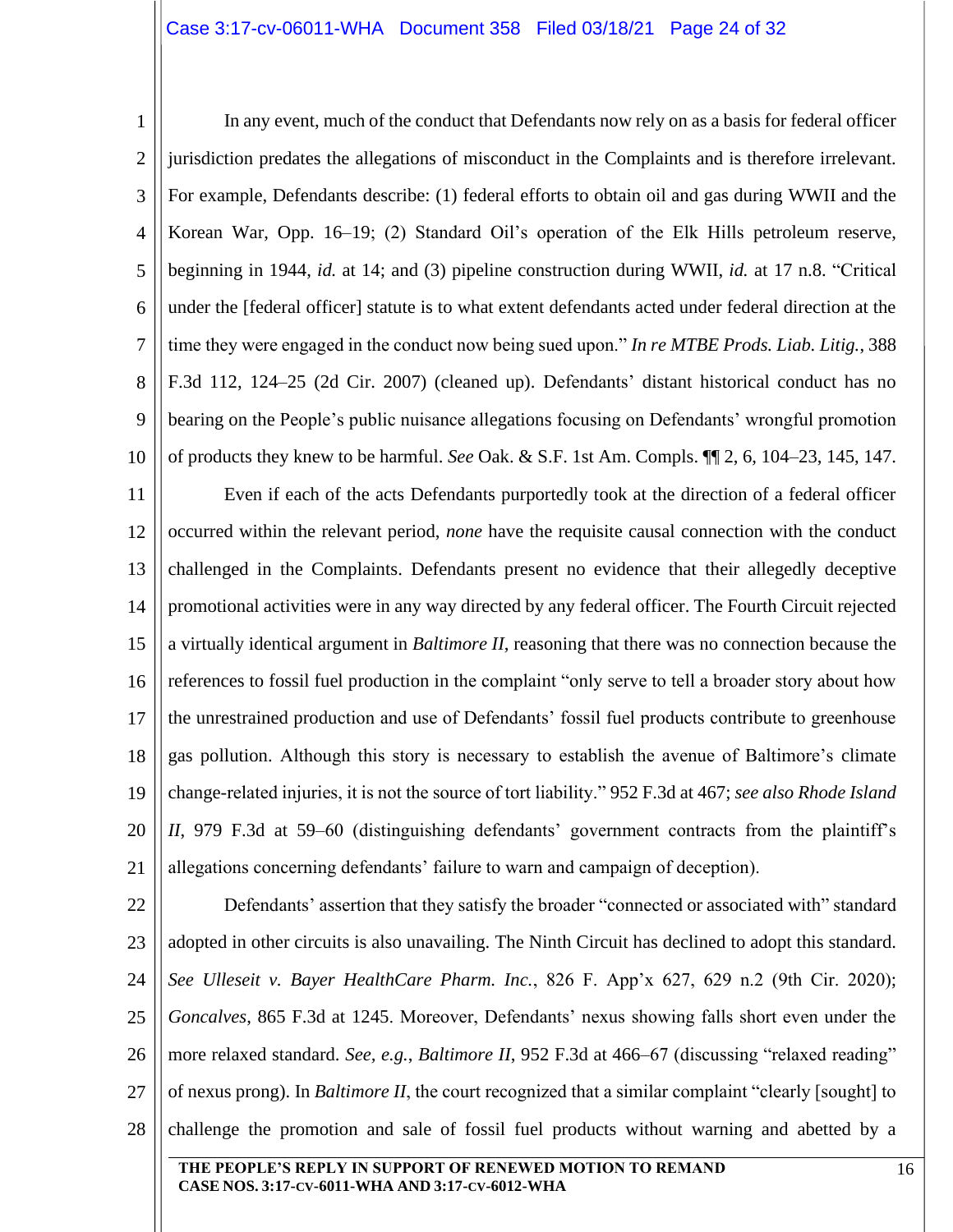1 2 3 sophisticated disinformation campaign." *Id.* at 467. That was why "the relationship between Baltimore's claims and any federal authority over a portion of certain Defendants' production and sale of fossil fuel products [wa]s too tenuous to support removal under § 1442." *Id*. at 468.

- 4 5 6 7 8  $\overline{Q}$ Put simply: Defendants fail to identify a single instance where the government exercised control over the allegedly tortious conduct that gives rise to these suits. That omission is fatal to Defendants' assertion of federal officer jurisdiction, as other courts have found in cases involving failure to warn or deceptive marketing. *See, e.g.*, *In re MTBE Prods. Liab. Litig.*, 488 F.3d at 131 (federal officer removal improper where regulations "say nothing" about marketing and related  $misconduct$ ).<sup>10</sup>
- <span id="page-24-0"></span>10
- <span id="page-24-1"></span>11

# **C. Defendants' remaining grounds for removal likewise fail.**

# **1. There is no OCSLA jurisdiction.**

12 13 14 15 16 17 18 Contrary to Defendants' insistence, Opp. 5, a case does not "aris[e] out of, or in connection with," an OCS operation, 43 U.S.C. § 1349(b)(1), simply because the operation contributed to or otherwise aggravated an injury to a plaintiff that would have occurred in the absence of defendant's OCS operations. OCSLA "require[s]" at a minimum "a but-for connection" between "the cause of action and the OCS operation," meaning there is no OCSLA jurisdiction where, as here, the elements of plaintiff's claims can be established without any proof of a defendant's OCS operations. *In re Deepwater Horizon*, 745 F.3d 157, 163 (5th Cir. 2014) (quotations omitted).

19 20 21 22 Defendants do not dispute that courts in the Fifth Circuit—where almost all OCSLA cases have been adjudicated—routinely apply this but-for test to define the scope of OCSLA jurisdiction. *See, e.g.*, *id.* (collecting cases). Nor do they identify any case where a court found OCSLA jurisdiction yet concluded there was *no* but-for connection between the lawsuit and an OCS

<sup>24</sup> 25 26 27 28 <sup>10</sup> *See also Meyers v. Chesterton*, No. 15-292, 2015 WL 2452346, at \*6 (E.D. La. May 20, 2015) (rejecting federal officer removal because "nothing about the Navy's oversight prevented the Defendants from complying with any state law duty to warn"), *vacated as moot sub nom. Meyers v. CBS Corp*., No. 15-30528, 2015 WL 13504685 (5th Cir. Oct. 28, 2015); *Faulk v. Owens-Corning Fiberglass Corp.*, 48 F. Supp. 2d 653, 662 (E.D. Tex. 1999) (remanding where defendant failed to "tether" production of military avgas to failure to warn claims); *In re Guidant Corp. Implantable Defibrillators Prods. Liab. Litig*., 428 F. Supp. 2d 1014, 1017–18 (D. Minn. 2006) (remanding design defect case where FDA did not exercise control over design, manufacture, or sale of defibrillators at issue).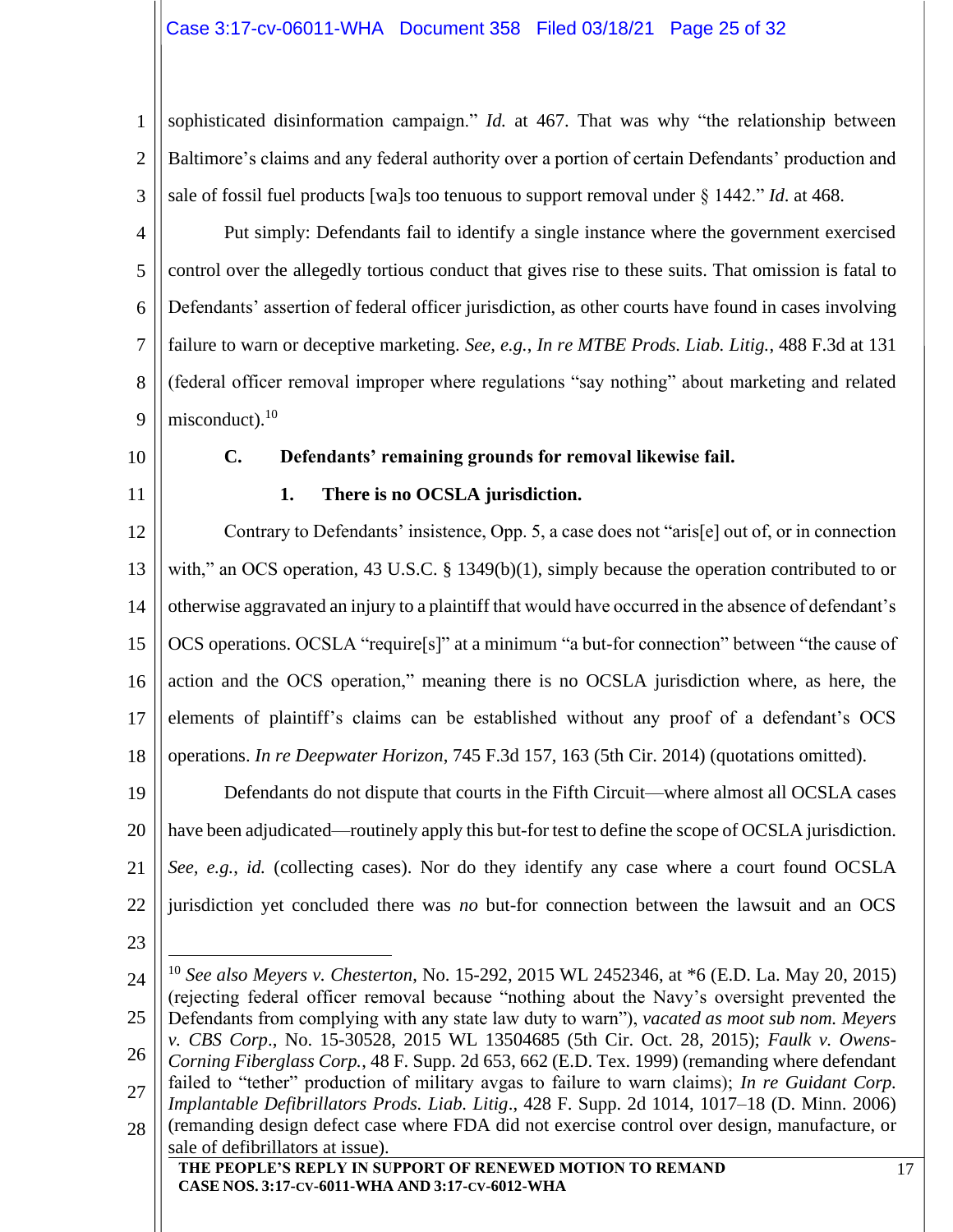#### Case 3:17-cv-06011-WHA Document 358 Filed 03/18/21 Page 26 of 32

1 2 3 4 5 6 operation. To the contrary, in each of Defendants' cited cases, the dispute would not have existed absent an OCS operation. *See, e.g.*, *EP Operating Ltd. P'ship v. Placid Oil Co.*, 26 F.3d 563, 565 (5th Cir. 1994) ("The current dispute arose out of EP's attempt to recover some value from these unused and depreciating assets on the OCS."); *United Offshore Co. v. S. Deepwater Pipeline Co.*, 899 F.2d 405, 407 (5th Cir. 1990) ("The present dispute . . . involves a contractual dispute over the control of an entity which operates a gas pipeline [from the OCS].").

7 8 9 10 11 12 13 14 15 16 17 18 19 20 21 22 23 24 25 26 Nor is there any merit to Defendants' conclusory assertion that the Fifth Circuit's but-for standard "is contrary to the text of the statute." Opp. 6. Statutory phrases such as "in connection with" or "relate to" are "essentially indeterminate because connections, like relations, stop nowhere." *Maracich v. Spears*, 570 U.S. 48, 59 (2013) (cleaned up). Accordingly, courts must apply "a limiting principle" to reasonably cabin the scope of these phrases. *Id.* In practice, many courts have done so by requiring a but-for connection between the elements of a plaintiff's claims and the defendant's challenged conduct. In construing an arbitration agreement, for example, the Ninth Circuit recently concluded that a plaintiff's qui tam lawsuit did not "'arise out of' or 'relate to' a contractual or employment relationship" because "even if [the plaintiff] had never been employed by defendants, . . . she would still be able to bring a suit against them for presenting false claims to the government." *United States ex rel. Welch v. My Left Foot Children's Therapy, LLC*, 871 F.3d 791, 799 (9th Cir. 2017). Likewise, in *Doe v. Princess Cruise Lines*, the Eleventh Circuit held that a plaintiff's state-law tort claims for false imprisonment (among others) "did not relate to, arise out of, or . . . connect with [her] crew agreement or her duties for [the defendant cruise line] as a bar server" because "[t]he cruise line could have engaged in that tortious conduct even in the absence of any contractual or employment relationship." 657 F.3d 1204, 1219 (11th Cir. 2011). And more recently, the Second Circuit held that a plaintiff's ERISA claims did not "relate to" his employment because "none of the facts relevant to the merits of [the plaintiff's] claims against [the defendant] relates to his employment." *Cooper v. Ruane Cunniff & Goldfarb Inc.*, \_\_ F.3d \_\_, No. 17-2805, 2021 WL 821390, at \*7 (2d Cir. Mar. 4, 2021).

27 28 Here, Defendants' liability for their role in contributing to a public nuisance can be established without regard to either the fact or amount of their OCS operations. For the People to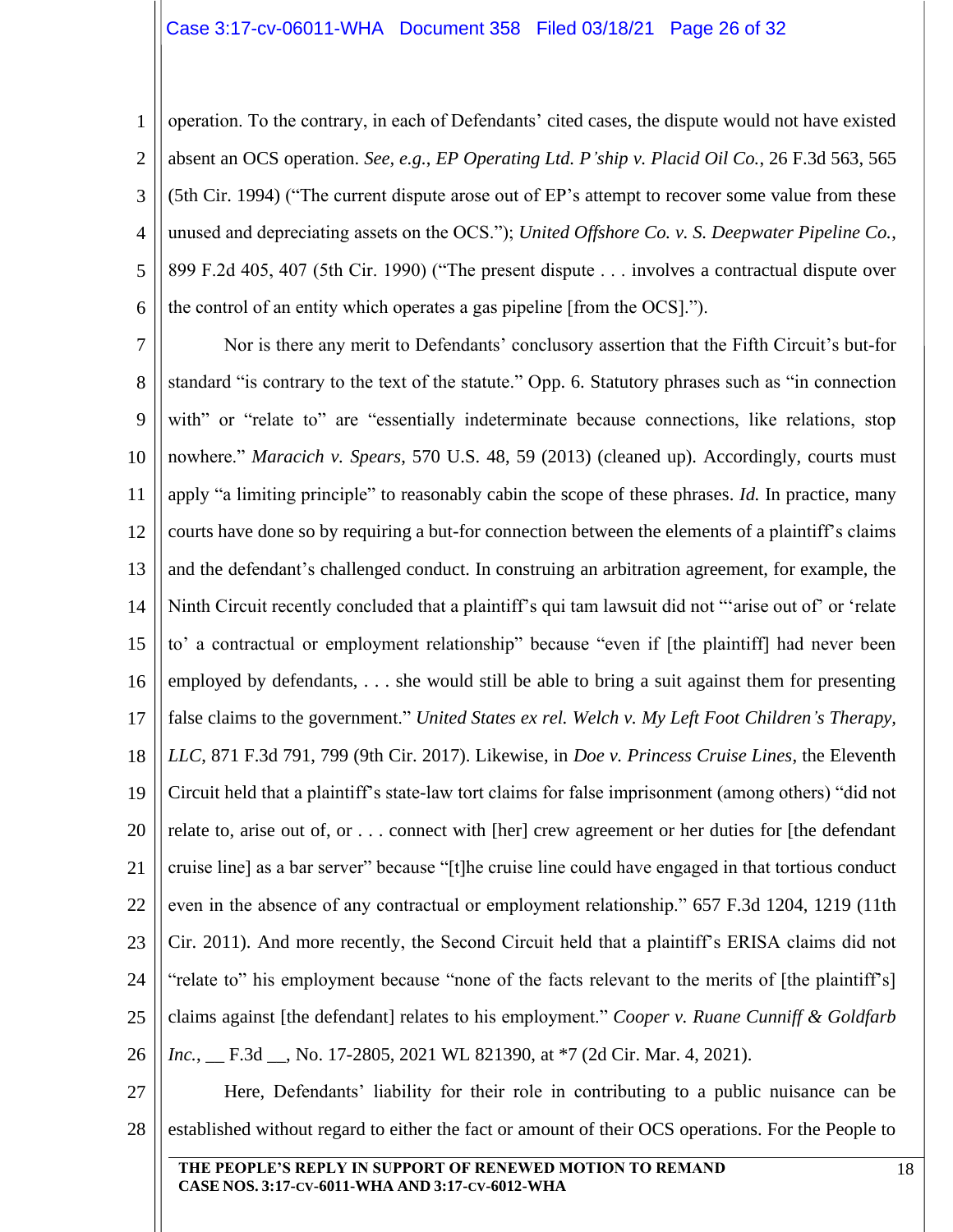1 2 3 4 5 6 7 8 9 10 11 12 13 14 prevail on their representative public nuisance claim, they must demonstrate that Defendants contributed to the creation of a public nuisance through their "affirmative and knowing promotion of a product for a hazardous use." *Santa Clara*, 137 Cal. App. 4th at 305, 309 (emphasis omitted). The People seek to do so by proving that Defendants' "concealment and misrepresentation of [fossil fuels'] known dangers—and simultaneous promotion of their unrestrained use—. . . drove consumption, and thus greenhouse gas pollution, and thus climate change." *Baltimore II*, 952 F.3d at 467. Defendants do not—and cannot—contend that their wrongful promotion qualifies as an OCS operation. Nor do they suggest that the People would not have been injured by that wrongful promotion but for Defendants' operations on the OCS. Whatever impact Defendants' OCS operations may have had on the *amount* of harm suffered by the People, those operations had nothing to do with the *fact* of harm, which is all the People need to prove to establish liability. Accordingly, no OCSLA jurisdiction exists. Even if Defendants had never extracted a single barrel of oil from the OCS, the People "would still be able to bring a suit against them" for their role in creating a public nuisance under California law. *Welch*, 871 F.3d at 799.

15 16 17 18 19 20 21 22 23 24 25 26 27 Defendants cannot escape this conclusion by speculating that the People's requested relief threatens to impair future OCS recovery. Far from "forbidding" future OCS production, the People's complaints expressly state that they "do not seek to restrain Defendants from engaging in their business operations"; instead, the People merely seek "an abatement program to build sea walls and other infrastructure" in their jurisdictions to protect their communities. *See* Oak. & S.F. 1st Am. Compls. ¶ 11; *see also ConAgra Grocery Prods. Co.*, 17 Cal. App. 5th at 169 (upholding remedy in action to abate lead paint public nuisance by removing paint from residences within specific jurisdictions); *Oklahoma v. Purdue Pharma LP*, No. CJ-2017-816, 2019 WL 4019929, at \*12, \*15 (Okla. Dist. Ct. Aug. 26, 2019) (defendants created a public nuisance with their misleading marketing and promotion of opioids and were required to fund abatement). It is entirely unclear why Defendants think that such an abatement fund would make "future OCS production . . . prohibitively costly," Opp. 7, given that the size of the fund bears no relation to Defendants' future operations on the OCS.

28

On Defendants' theory, federal OCSLA jurisdiction would exist in *every* case seeking a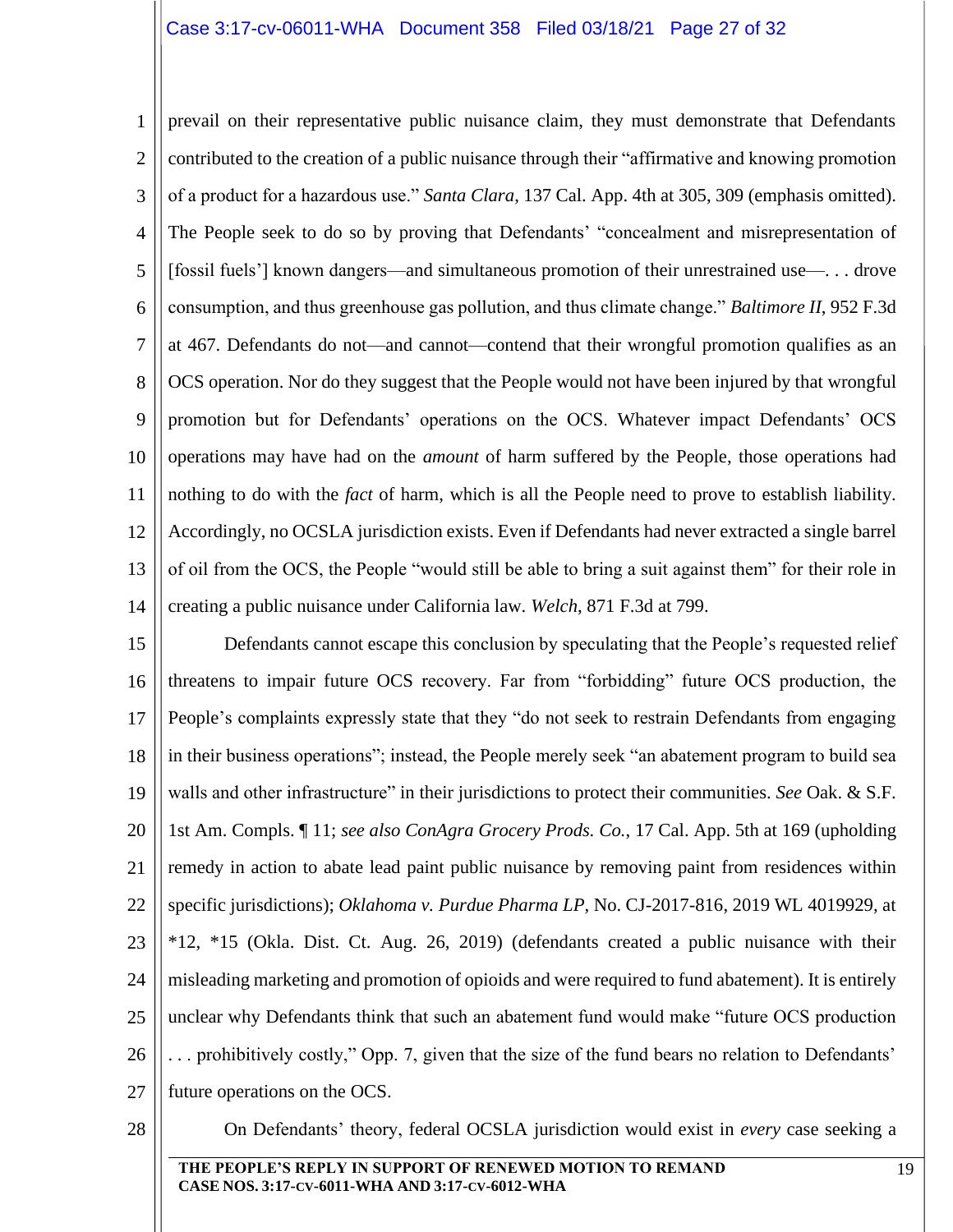#### Case 3:17-cv-06011-WHA Document 358 Filed 03/18/21 Page 28 of 32

1 2 3 4 5 6 large monetary judgment against a company that extracted oil and gas on the OCS, regardless of the subject matter or nature of the claims. The Court should not "presum[e] that Congress intended such an absurd result." *Boulder I*, 405 F. Supp. 3d at 979. Instead, it must reject Defendants' assertion of OCSLA jurisdiction, as has every court to consider the issue. *See San Mateo I*, 294 F. Supp. 3d at 938–39; *Boulder I*, 405 F. Supp. 3d at 978–79; *Rhode Island I*, 393 F. Supp. 3d at 151– 52; *Baltimore I*, 388 F. Supp. 3d at 566; *Honolulu*, 2021 WL 531237, at \*3.

<span id="page-27-0"></span>7

#### **2. There is no enclave jurisdiction.**

8 9 10 11 12 13 14 Defendants' invocation of enclave jurisdiction fails for at least two reasons. First, none of the alleged injuries occurred on a federal enclave. *See Willis v. Craig*, 555 F.2d 724, 726 (9th Cir. 1977). To the contrary, the People expressly disavowed relief from any such harms—a fact Defendants attempt to ignore. *See* Oak. 1st Am. Compl. ¶ 142 n.82; S.F. 1st Am. Compl. ¶ 142 n.154. Second, none of the relevant tortious conduct occurred within a federal enclave because Defendants do not—and cannot—claim that their campaign of climate deception took place on federal lands. *See Honolulu*, 2021 WL 531237, at \*8.

15 16 17 18 19 20 21 22 As a result, Defendants have not carried their burden of showing that federal lands are "the locus in which the [People's] claim[s] arose." *Earth Island Institute v. Crystal Geyser Water Co.*, No. 20-CV-02212-HSG, 2021 WL 684961, at \*10 (N.D. Cal. Feb. 23, 2021) (quotations omitted). To conclude otherwise would "require the most tortured reading of the [People's] Complaints." *Honolulu*, 2021 WL 531237, at \*8. This Court should therefore reject Defendants' attempts to manufacture enclave jurisdiction—as every court has done in related cases. *See id.*; *San Mateo I*, 294 F. Supp. 3d at 939; *Rhode Island I*, 393 F. Supp. 3d at 152; *Boulder I*, 405 F. Supp. 3d at 973– 75; *Baltimore I*, 388 F. Supp. 3d at 563–66.<sup>11</sup>

- 23
- 24 25
- 26 27 28  $11$  In response to this overwhelming authority, Defendants muster only a single, inapposite case, *Corley v. Long-Lewis, Inc.*, 688 F. Supp. 2d 1315 (N.D. Ala. 2010), which found enclave jurisdiction because the plaintiff was "clearly exposed to asbestos" while working on Naval bases, and the complaint specifically alleged that "each and every exposure to asbestos . . . contributed to the cause of his asbestos-related mesothelioma." *Id.* at 1328–29. Here, by contrast, none of the People's injuries occurred on federal lands.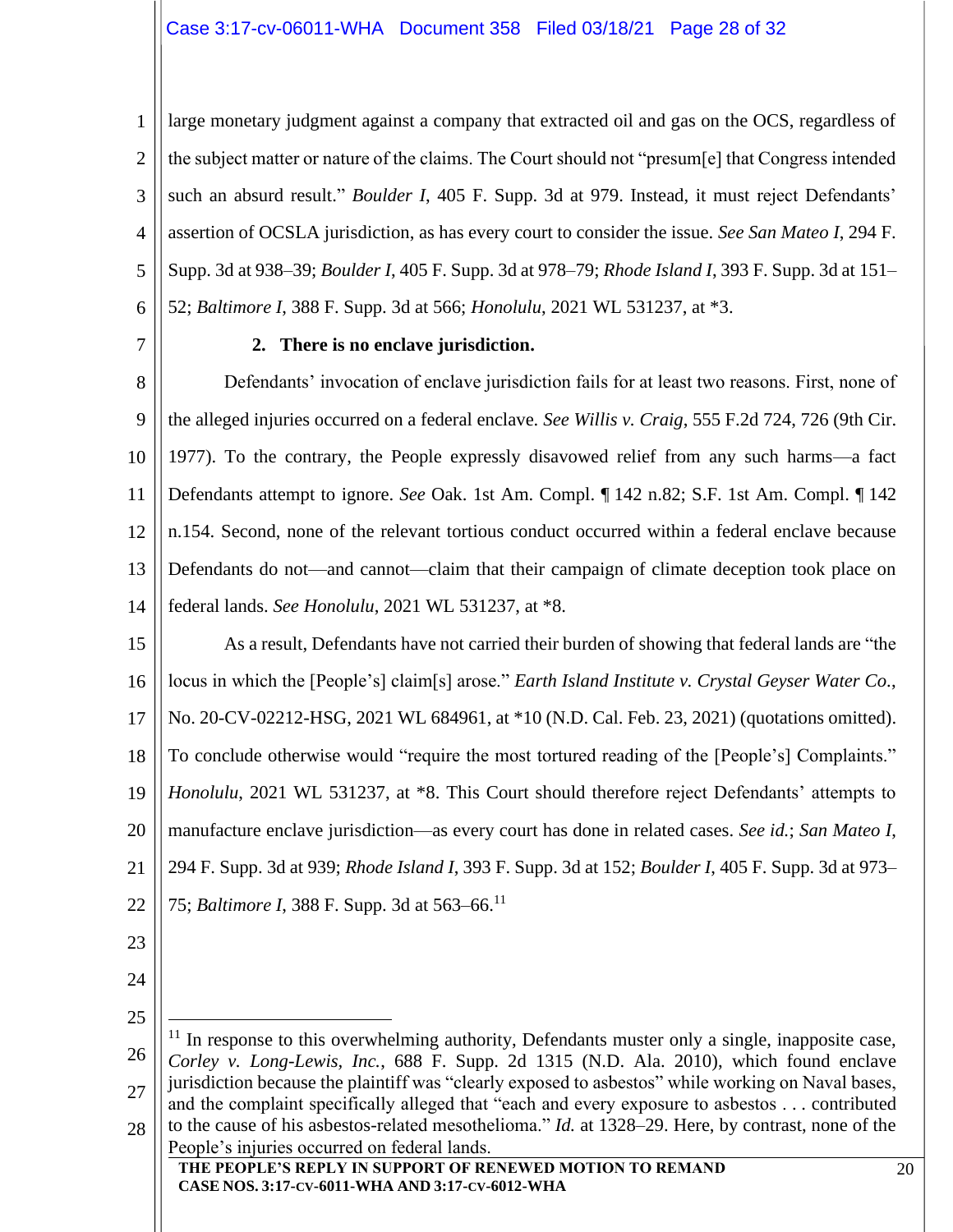# **3. Defendants' assertion of** *Grable* **jurisdiction is foreclosed by the Ninth Circuit's opinion in these cases and is meritless.**

<span id="page-28-0"></span>3 4 5 6 7 8  $\overline{Q}$ 10 Defendants again raise federal question jurisdiction under *Grable & Sons Metal Products, Inc. v. Darue Engineering and Manufacturing*, 545 U.S. 308 (2005), but that potential ground for removal was already fully litigated and soundly rejected by the Ninth Circuit *in this very case*. *See Oakland*, 969 F.3d at 904–07. The Ninth Circuit held that because "the Cities' state-law claim does not raise a substantial federal issue, the claim does not fit within the slim category *Grable* exemplifies." *Id.* at 907 (cleaned up). It then remanded for this Court "to determine whether there was an alternative basis for jurisdiction" other than the § 1331 grounds the Ninth Circuit rejected (federal common law, *Grable*, and complete preemption). *Id.* at 908, 911.

11 12 13 14 15 16 17 18 19 "[A] district court is limited by [the Ninth Circuit's] remand in situations where the scope of the remand is clear." *Mendez-Gutierrez v. Gonzales*, 444 F.3d 1168, 1172 (9th Cir. 2006). The Ninth Circuit made the scope of its remand crystal clear, and the rule of mandate and law of the case doctrine preclude Defendants' efforts to relitigate *Grable* jurisdiction. *See Stacy v. Colvin*, 825 F.3d 563, 567–68 (9th Cir. 2016); *Castillo-Basa*, 483 F.3d at 903 n.10 (parties are barred from bringing "new evidentiary facts . . . to obtain a different determination"); *see also Volvo Trademark Holding Aktiebolaget v. Clark Mach. Co.*, 510 F.3d 474, 481 (4th Cir. 2012) ("[U]nder the mandate rule[,] a remand proceeding is not the occasion for raising new arguments or legal theories.").

20 21 22  $23$ 24 25 Defendants protest that they had an additional First Amendment theory underlying their *Grable* jurisdiction arguments that was not "address[ed]" by the Ninth Circuit. Opp. 24 n.12. But that was only because Defendants chose not to pursue that theory on appeal.<sup>12</sup> Defendants try to justify their failure to press this argument in the Ninth Circuit by asserting that "Plaintiffs' theory of the case plainly rested on Defendants' production and sale of fossil fuels." Opp. 24 n.12. Defendants are wrong, *see supra* n.4, but the reasons for their deliberate waiver, whether mistaken

<sup>27</sup> 28 <sup>12</sup> That choice was deliberate: Defendants *did* raise the First Amendment before the Ninth Circuit as an argument for affirmance of the dismissal order, yet they omitted it as a basis to affirm the order denying remand. *See* Answering Brief of Defendant-Appellee Chevron Corporation, No. 18- 16663, Dkt. 78 (May 10, 2019), at 52–55.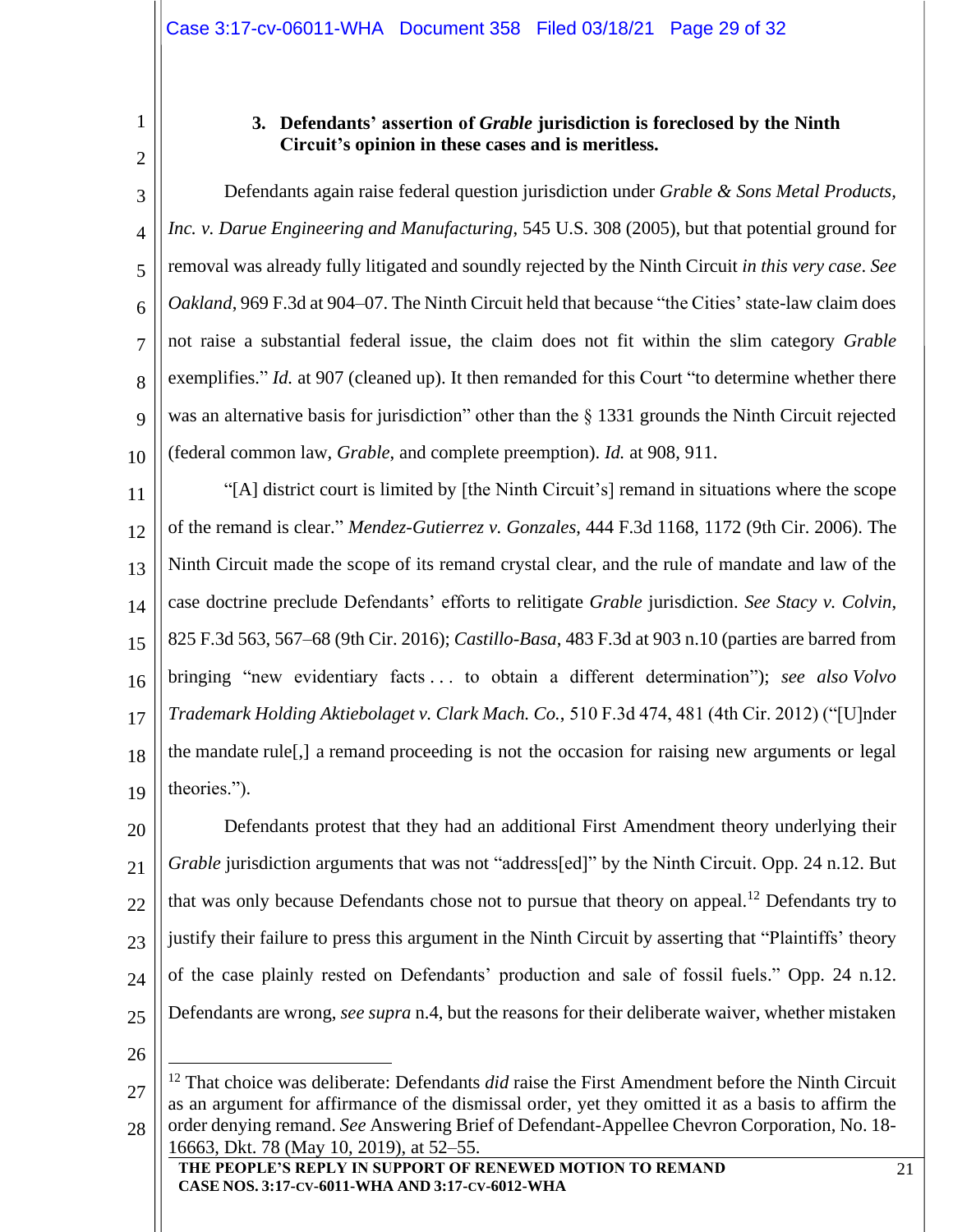1 2 3 4 5 6 or not, are irrelevant. *See Castillo-Basa*, 483 F.3d at 903 ("[E]ach party bears the consequences of its own inadequate litigation efforts."). Defendants' decision to hold their First Amendment *Grable*  argument in their pocket after asserting it in their NORs (¶ 32) cannot undo their waiver. As Judge Watson concluded, in rejecting a similar last-ditch effort to invoke First Amendment *Grable*  jurisdiction, that argument "has been rejected by the Ninth Circuit as a basis for removal" because it is "premised upon *Grable*." *Honolulu*, 2021 WL 531237, at \*8 n.14.

7 8 9 10 11 12 13 14 15 16 Even if the Court were to entertain Defendants' impermissible second bite at the apple, their First Amendment argument is at most a federal defense, not a necessary element of the People's state law claims. Therefore, it plainly cannot support federal jurisdiction. *See, e.g.*, *Caterpillar, Inc. v. Williams*, 482 U.S. 386, 391–92 (1987) (under the well-pleaded complaint rule, a federal defense does not provide a basis for removal); *Nevada v. Culverwell*, 890 F. Supp. 933, 937 (D. Nev. 1995) (no removal based on First Amendment defense). Defendants' logic would transform every state-law defamation case, every state-law deceptive trade practices case, and any other case involving advertising into a federal case, running afoul of comity principles and vastly expanding the "special and small category" of cases *Grable* encompasses. *Empire Healthchoice Assur., Inc. v. McVeigh*, 547 U.S. 677, 679 (2006).

17

20

## <span id="page-29-0"></span>**V. CONCLUSION**

18 19 This Court lacks jurisdiction over these cases and should grant the People's Renewed Motion to Remand.

| 21 | Dated: March 18, 2021                           | Respectfully submitted,                                                        |
|----|-------------------------------------------------|--------------------------------------------------------------------------------|
| 22 |                                                 | <b>CITY OF OAKLAND</b>                                                         |
| 23 |                                                 | By: /s/ Barbara J. Parker                                                      |
| 24 |                                                 | BARBARA J. PARKER (State Bar #069722)<br><b>City Attorney</b>                  |
| 25 |                                                 | MARIA BEE (State Bar #167716)<br><b>Chief Assistant City Attorney</b>          |
| 26 |                                                 | ZOE M. SAVITSKY, (State Bar #281616)                                           |
| 27 |                                                 | <b>Supervising Deputy City Attorney</b><br>MALIA MCPHERSON (State Bar #313918) |
| 28 |                                                 | Deputy City Attorney                                                           |
|    | CASE NOS. 3:17-CV-6011-WHA AND 3:17-CV-6012-WHA | THE PEOPLE'S REPLY IN SUPPORT OF RENEWED MOTION TO REMAND                      |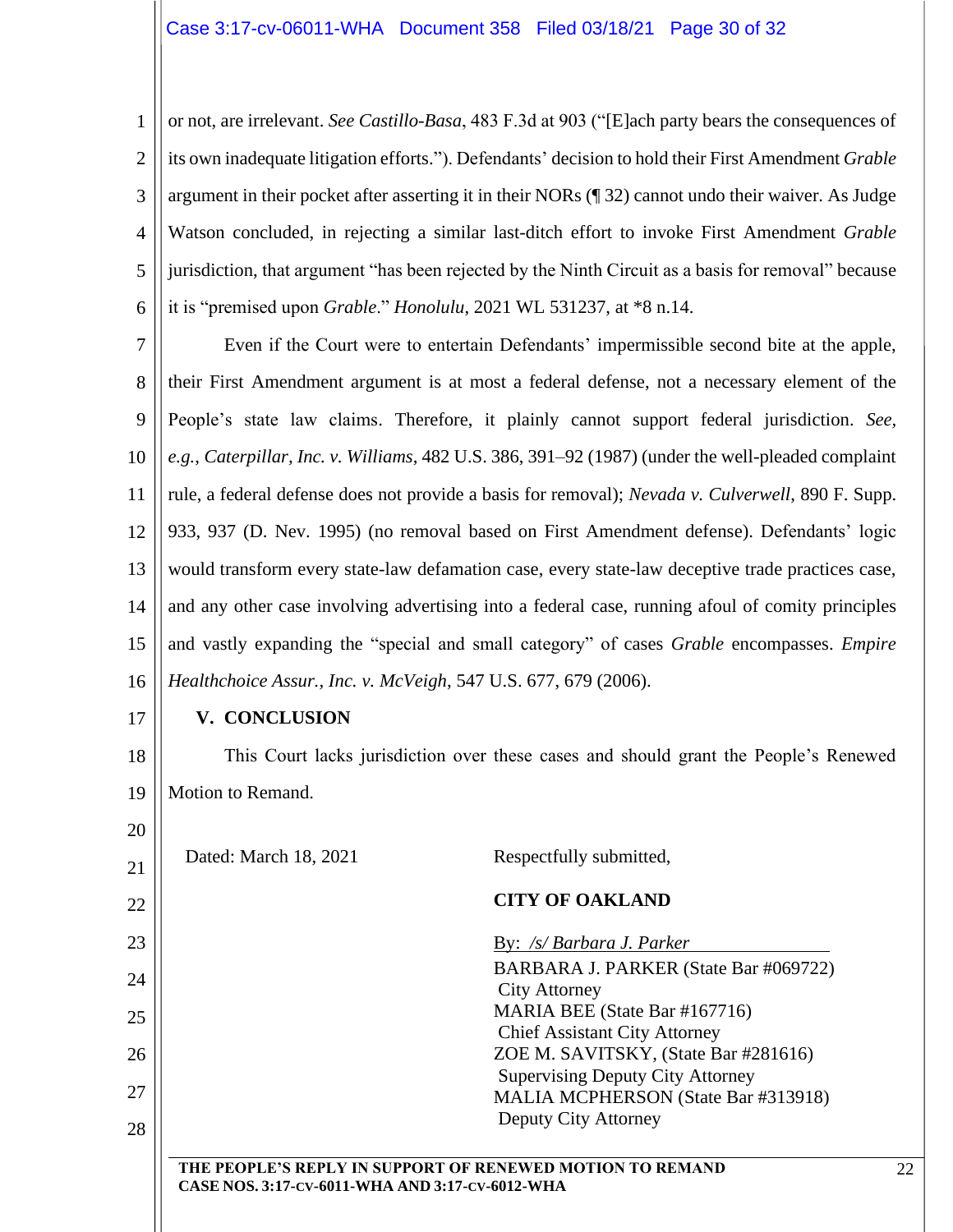|                | Case 3:17-cv-06011-WHA  Document 358  Filed 03/18/21  Page 31 of 32                                          |  |                                                   |                                             |  |  |
|----------------|--------------------------------------------------------------------------------------------------------------|--|---------------------------------------------------|---------------------------------------------|--|--|
|                |                                                                                                              |  |                                                   |                                             |  |  |
| 1              | One Frank H. Ogawa Plaza, 6th Floor Oakland,                                                                 |  |                                                   |                                             |  |  |
| $\overline{2}$ | California<br>Tel.: (510) 238-3601                                                                           |  |                                                   |                                             |  |  |
| 3              | Fax: (510) 238-6500<br>mmcpherson@oaklandcityattorney.org                                                    |  |                                                   |                                             |  |  |
| 4              | * Pursuant to Civ. L.R. $5-1(i)(3)$ , the electronic                                                         |  |                                                   |                                             |  |  |
| 5              | filer has obtained approval from this signatory.<br><b>CITY AND COUNTY OF SAN</b>                            |  |                                                   |                                             |  |  |
| 6              | <b>FRANCISCO</b>                                                                                             |  |                                                   |                                             |  |  |
| 7              |                                                                                                              |  | By: /s/ Matthew D. Goldberg                       |                                             |  |  |
| 8              | DENNIS J. HERRERA (State Bar #139669)                                                                        |  |                                                   |                                             |  |  |
| 9              | <b>City Attorney</b><br>RONALD P. FLYNN (State Bar #184186)                                                  |  |                                                   |                                             |  |  |
| 10             | <b>Chief Deputy City Attorney</b><br>YVONNE R. MERÉ (State Bar #173594)                                      |  |                                                   |                                             |  |  |
| 11             |                                                                                                              |  |                                                   | Chief of Complex and Affirmative Litigation |  |  |
| 12             | ROBB W. KAPLA (State Bar #238896)<br>Deputy City Attorney                                                    |  |                                                   |                                             |  |  |
| 13             |                                                                                                              |  | <b>MATTHEW D. GOLDBERG (State Bar</b><br>#240776) |                                             |  |  |
| 14             | Deputy City Attorney                                                                                         |  |                                                   |                                             |  |  |
| 15             | City Hall, Room 234<br>1 Dr. Carlton B. Goodlett Place                                                       |  |                                                   |                                             |  |  |
| 16             | San Francisco, California 94102-4602<br>Tel.: (415) 554-4748                                                 |  |                                                   |                                             |  |  |
| 17             | Fax: (415) 554-4715                                                                                          |  |                                                   |                                             |  |  |
| 18             |                                                                                                              |  | matthew.goldberg@sfcityatty.org                   |                                             |  |  |
| 19             | * Pursuant to Civ. L.R. $5-1(i)(3)$ , the electronic<br>filer has obtained approval from this signatory.     |  |                                                   |                                             |  |  |
| 20             |                                                                                                              |  |                                                   |                                             |  |  |
| 21             | <b>SHER EDLING LLP</b><br>By: /s/ Victor M. Sher                                                             |  |                                                   |                                             |  |  |
| 22             |                                                                                                              |  | VICTOR M. SHER (State Bar #96197)                 | MATTHEW K. EDLING (State Bar #250940)       |  |  |
| 23             |                                                                                                              |  |                                                   | MARTIN D. QUIÑONES (State Bar #293318)      |  |  |
| 24             | ADAM M. SHAPIRO (State Bar #267429)<br>KATIE H. JONES (State Bar #300913)                                    |  |                                                   |                                             |  |  |
| 25             | NICOLE E. TEIXEIRA (State Bar #305155)                                                                       |  |                                                   |                                             |  |  |
| 26             | 100 Montgomery St. Ste. 1410<br>San Francisco, CA 94104                                                      |  |                                                   |                                             |  |  |
| 27             |                                                                                                              |  | Tel.: (628) 231-2500                              |                                             |  |  |
| 28             |                                                                                                              |  | vic@sheredling.com<br>matt@sheredling.com         |                                             |  |  |
|                | THE PEOPLE'S REPLY IN SUPPORT OF RENEWED MOTION TO REMAND<br>CASE NOS. 3:17-CV-6011-WHA AND 3:17-CV-6012-WHA |  |                                                   |                                             |  |  |
|                |                                                                                                              |  |                                                   |                                             |  |  |